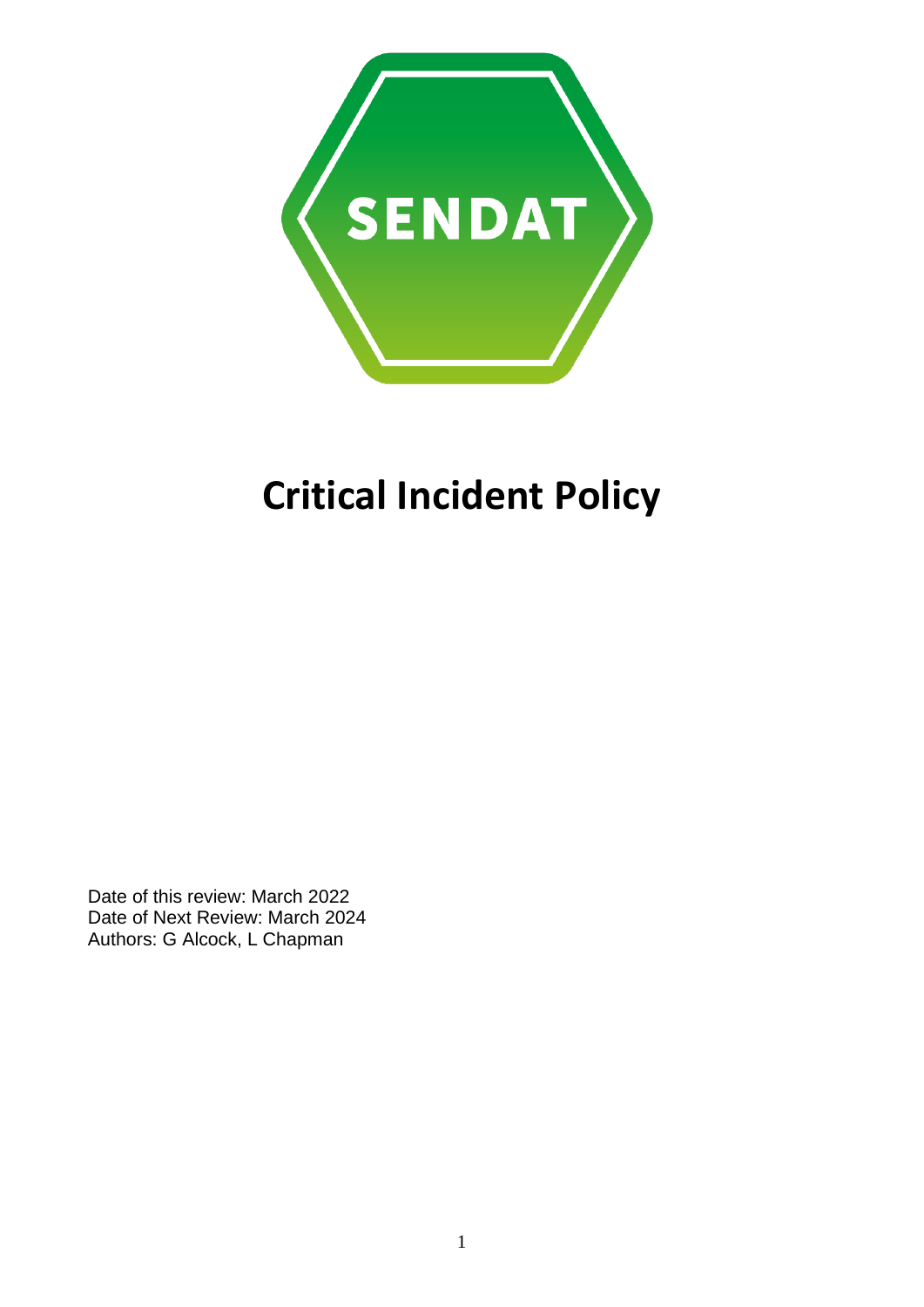This policy should be read in conjunction with the SENDAT policies for:

- Fire safety
- Health and safety
- Bereavement
- Behaviour and discipline

## **CRITICAL INCIDENT PLAN - GENERAL**

There can be no rigid formula for responding to incidents, but broadly speaking, it has been assumed that where there is damage to premises, SENDAT will take the leading role in managing the crisis in collaboration with the school and other agencies.

Where the crisis is related to people, such as in the event of a death or serious injury, the assumption is that the school is likely to take the lead, with the support of SENDAT and the LA as necessary.

Handling crises is a normal part of school life. Some incidents however, are of a more critical and overwhelming character in which staff, students and Parents/Carers may experience acute, sometimes prolonged distress.

This plan is not intended to be prescriptive or to attempt to cover all possible events and should be read in conjunction with guidelines issued by Suffolk County Council / Norfolk County Council (the Local Authority).

A major fire at a weekend or a serious accident on a school trip each require different types and scales of response. However, there is evidence that where a school has anticipated a major critical incident and made plans for managing a response, it is likely to handle the actual event more effectively and confidently.

This plan will aim to identify:

- Who will assume key roles (see Appendix 2)
- That checklists and procedures are in place.
- That contact lists are accurate.
- That there is a clear framework for communications.
- That the response to a crisis will be more assured than that based on improvisation.

## **GENERAL PLANNING**

The Headteacher/ Head of School (HoS) and school Senior Leadership Team will be the "Critical Incident Management Team", unless one of them is not available and then it will be the Senior Residential Childcare Officer or the Office Manager in that order.

The Headteacher will also take a lead responsibility for liaison with the emergency services and the Local Authority in the event of a crisis. In the absence of the Headteacher the CEO of SENDAT will assign this responsibility to an appropriate senior colleague.

In the event of an emergency all staff will be notified as soon as is practically possible.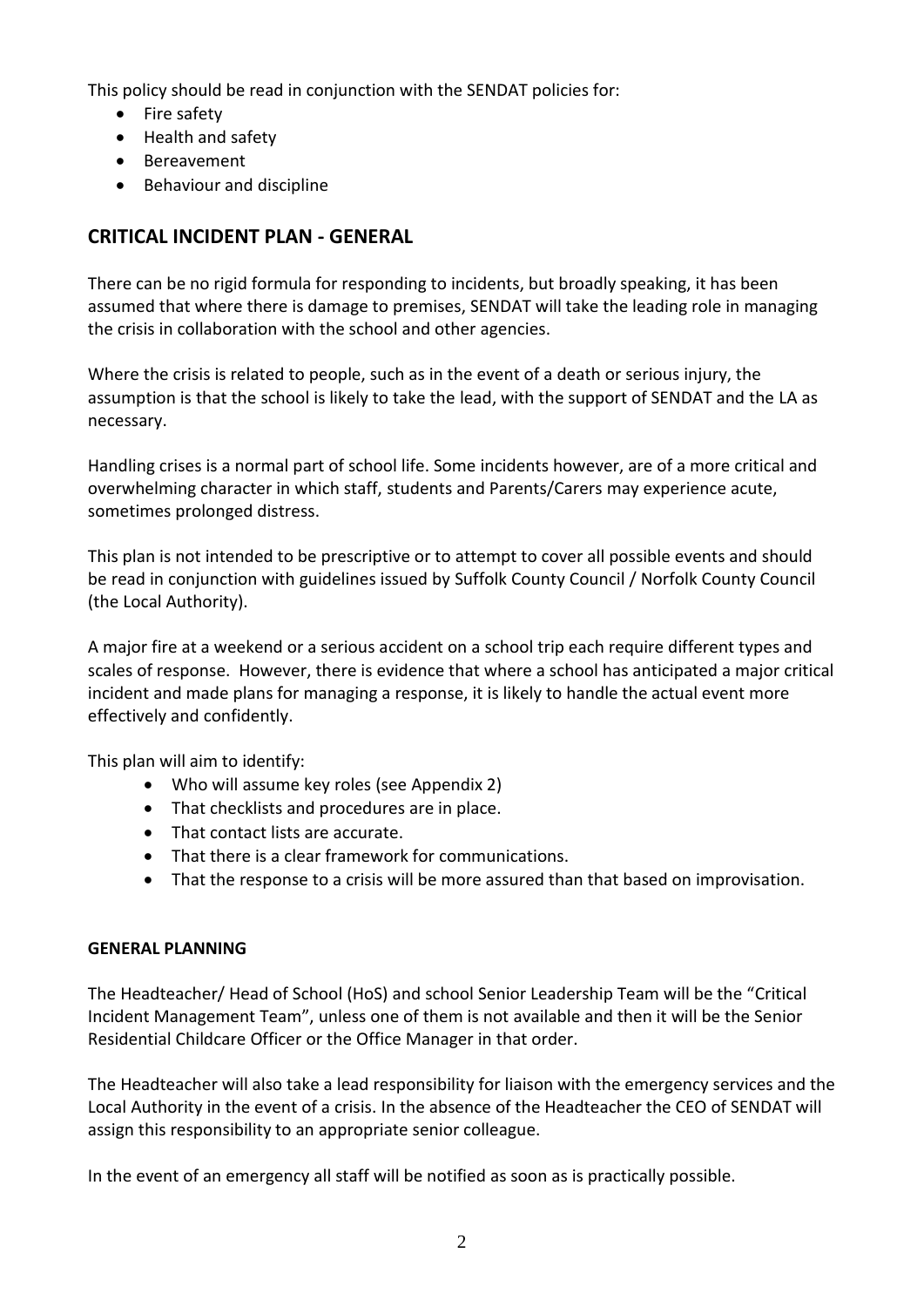The school office will be the central liaison point for all incidents, as this is where the phone and internet connections are based. In the event of the school office being rendered unavailable by the incident, an alternative Incident Control venue will be identified.

In the aftermath of an incident there is the possibility of the school phone being inundated with incoming calls. The HoS/headteacher's phone may need to be used as a dedicated out going line. Alternatively, it may be most appropriate to use dedicated mobile phones to separate incoming and outgoing calls.

The Critical Incident Management Team will provide a factual statement including reassurance of action being taken at the incident site, to be given to callers such as parents and carers. Those dealing with incoming calls should read this statement, and avoid engaging in further discussion or speculation. Only the Headteacher/HoS, CEO and Local Authority are authorised to speak to the media (see below).

## **CONTACTING PARENTS/CARERS**

SENDAT schools will contact Parents/Carers in the event of a critical incident. Contact numbers are found on Arbor and in school main office, the sleeping- in information sheets. These are updated at least half termly or as and when needed.

If future planning is required, it may be necessary to invite Parents/Carers to attend a meeting. It might be necessary to choose a venue away from the public and press.

## **ESSENTIAL INFORMATION AND EQUIPMENT**

A "Battle Box" containing student personal information, medical information and contact details will be kept in the main office, to be removed from the building in the event of an emergency evacuation. The following additional items will be placed in the box if possible:

- School mobile phone and charger
- A torch
- Petty cash

An up-to date copy of the key contacts list (see Appendix 2) will also be kept in the box.

The first aid box from the main office will also be taken on evacuation.

#### **INFORMATION MANAGEMENT**

There is some information that is vital to the running of the school which is held both on and off site. These include:

- Student and staff database.
- School financial accounts.
- Anything that is stored on the networked computers which includes most curriculum documents and policies.
- Premises and sites plan of the school including critical locations, copy of asbestos log book.

This information is now held with online systems and SharePoint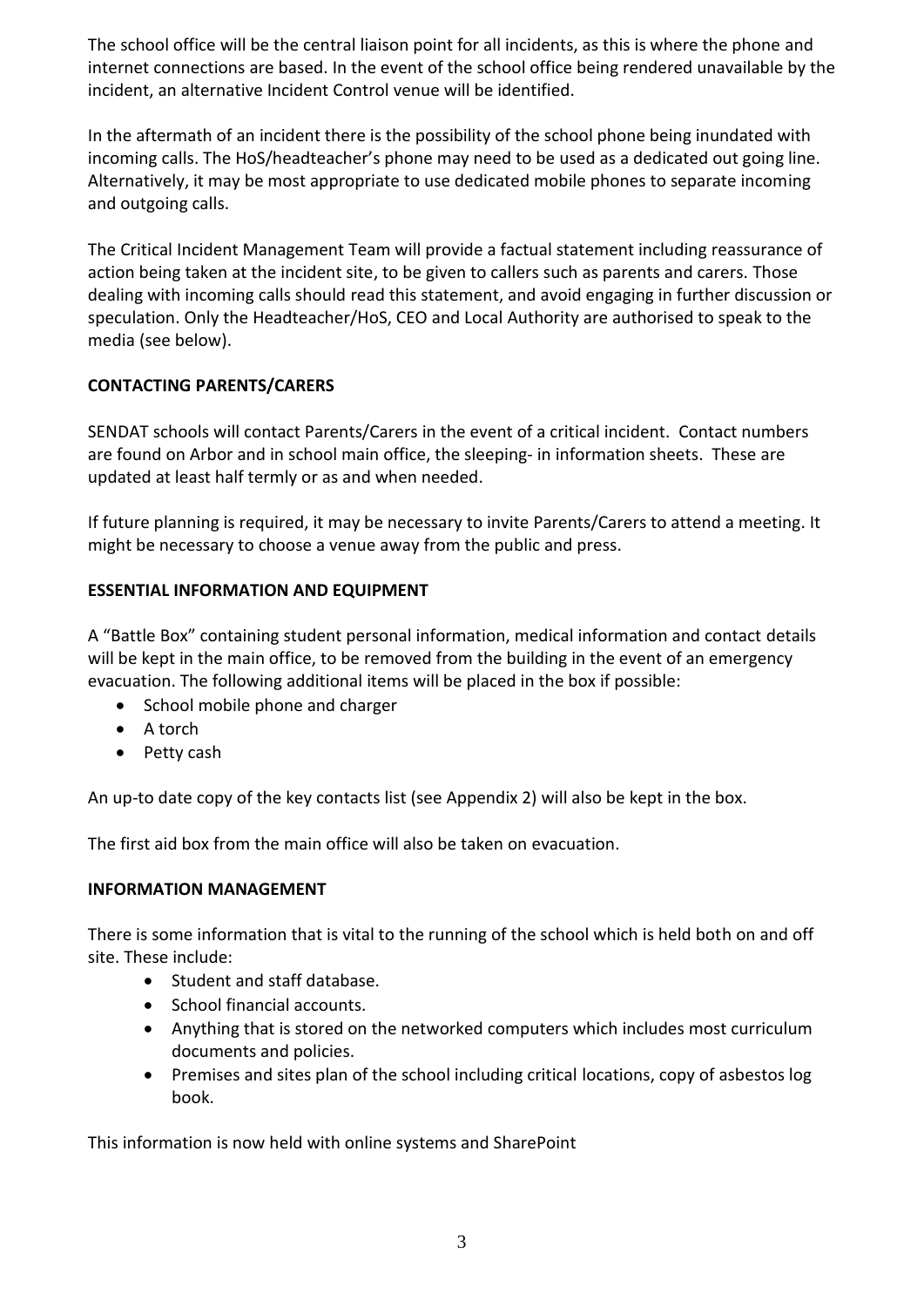## **POSSIBLE MAJOR INCIDENTS**

#### **What is a critical incident?**

An incident that can take place at any time during the routine life of a school. Some examples may be:

- 1. Fire
- 2. Critical incidents in school/home (such as the death of a student, drug abuse, child abuse, etc)
- 3. Involving children
- 4. Involving adults
- 5. Involving behaviour difficulties
- 6. Critical incidents/accident on school trips, including school transport
- 7. Theft of money or property
- 8. Serious illnesses and accidents which affect the day to day running of the school
- 9. A general emergency affecting the area, for example including a police cordon
- 10. Stranger danger
- 11. Utilities (gas, electricity, water) not available for an extended period of time
- 12. Act or threat of terrorism

#### **BOMB ALERT / BOMB SCARE**

If there was reason to believe that there might be a bomb in school, the fire evacuation plan would apply. Once the buildings are evacuated the Headteacher/HoS or most senior member of staff present will judge whether or not to move the staff and students further away from the premises.

#### **SEVERE WEATHER**

If the event of a sudden heavy overnight fall of snow, flooding, etc. the Headteacher/HoS will liaise with the CEO before agreeing a decision as to whether the school should be closed, and will telephone/email the LA's Severe Weather Contact before 7.00am. The LA will publicise school closures via their website and local radio.

The most senior teacher or the Office Manager will contact school transport organisers to inform them of the arrangements for that day.

Staff emergency contact procedures will be initiated.

## **ACCIDENT IN THE SCHOOL MINI-BUS (please refer also to the Educational Visits Policy)**

The action would depend on the severity of the accident and the distance from school.

- The Head Teacher / HoS should be alerted as soon as possible. (A charged mobile phone should accompany any out of school activity.) Staff on trip to follow the "disaster plans" in safe on bus).
- Parents/Carers will be informed via school and school will organise transport as appropriate to get Parents/Carers to the hospital where students may have been taken.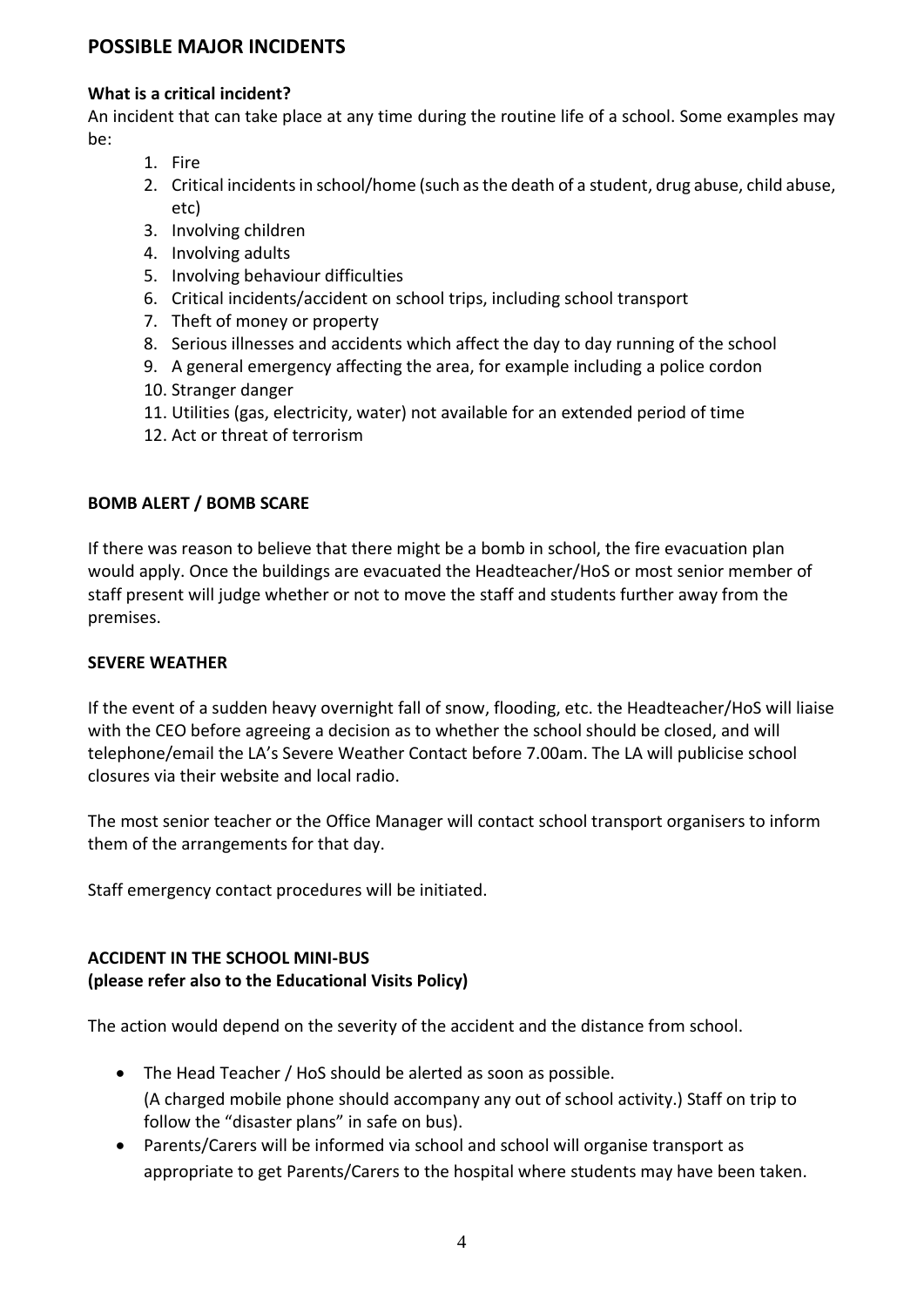Trauma for both Parents/Carers and students can be reduced by bringing them together as soon as possible.

- The most senior Member of staff will inform the LA so that a press release can be prepared.
- The Critical Incident Manager (if not the Headteacher/HoS) needs to be informed as soon as possible as the press may want to get in touch.
- All other staff not involved in the incident will be briefed with up to date information and reminded not to talk to the media.
- When the situation is most immediately under control Parents/Carers, staff and students may benefit from counselling, which SENDAT will organise.

## **SCHOOL JOURNEY OUT OF HOURS**

The most senior staff member will keep a copy of all students and staff and their contact details when students are engaged in school activities out of school hours.

If there is an accident the above arrangements will still apply.

## **STUDENT IS SERIOUSLY INJURED OR DIES IN SCHOOL**

The most senior member of staff will dial 999 and call for an ambulance.

Other students will be led from the area while first aiders attend to the student. If they witness death or severe injury students and staff will need opportunities to talk about their feelings and counselling.

Parents/Carers will be informed in most sensitive way possible.

A calm member of staff may have to collect parent of the child and take them to hospital or wherever is deemed appropriate.

Be prepared for grief to show in the form of anger.

Refer all questions that are difficult to the Head Teacher/HoS.

Management Committee are to be informed as soon as possible and briefed not to speak to the press.

Counselling for all concerned to be bought in to school.

LA can provide emergency counselling.

## **DEALING WITH THE MEDIA**

Today's media operate very quickly. They are likely to contact the school before the contingency plan is in place. Whatever the incident, and particularly if it involves injury or death on a school trip, the likelihood is that information will be sketchy at best and possibly inaccurate.

**Under no circumstances should any unauthorised member of staff or the Local Academy Board make any comment to the media. They should be redirected to the Headteacher/HoS, CEO or Local Authority.**

Those personnel authorised to speak to the media should be aware of the following: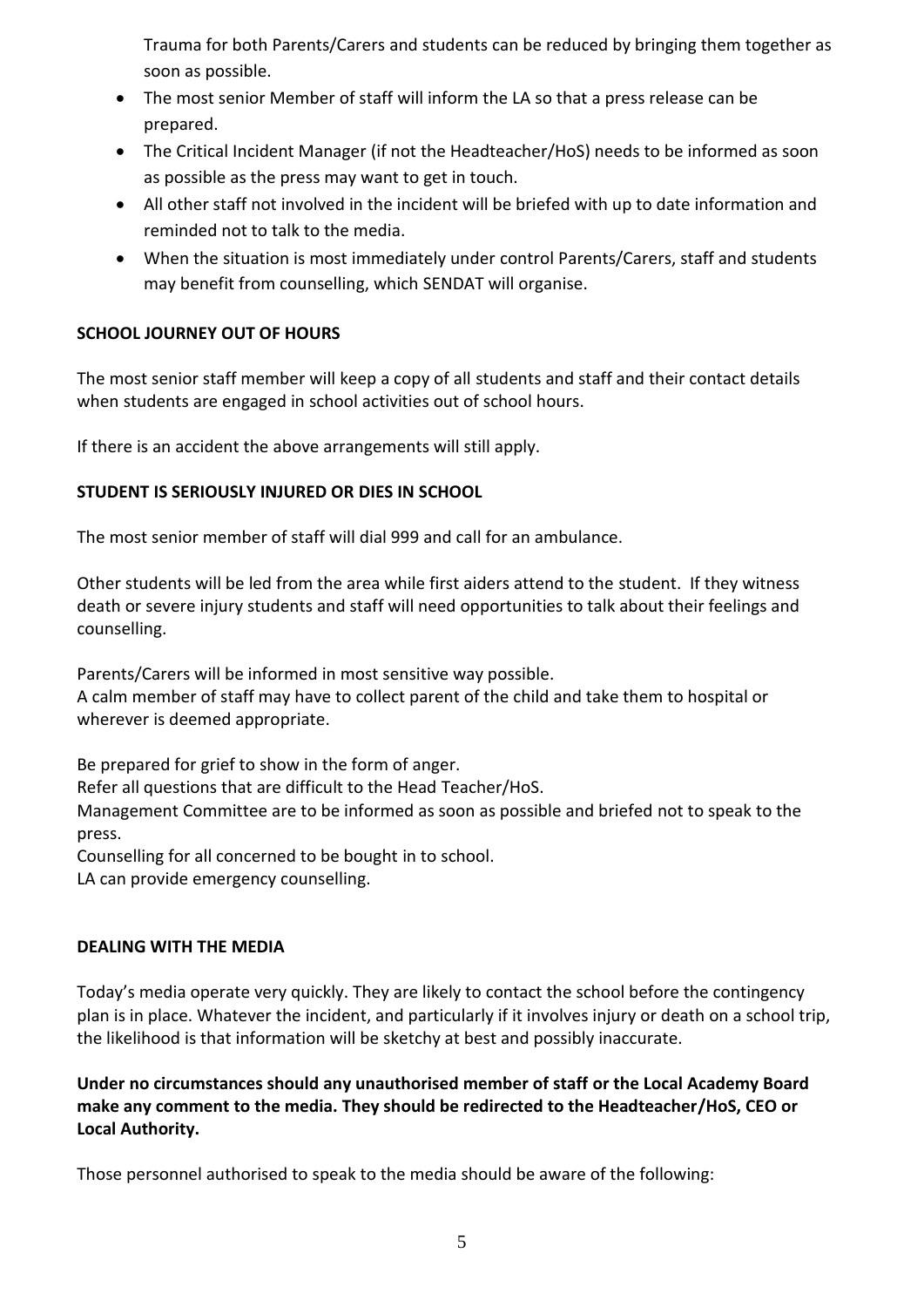- **Do not speak to the press before seeking advice and support from the Local Authority Communications Team.**
- Avoid talking to a journalist by yourself; try to have a colleague with you to take notes of what is said.
- Do not provide anything other than facts.
- Give a prepared statement rather than an interview.
- Be sensitive about personal information
- Do not apportion blame or admit liability to anyone, even in conversation.
- Establish who you are talking to and their organisation (name of journalist and short notes of what you have said).
- DO NOT SPEAK OFF THE RECORD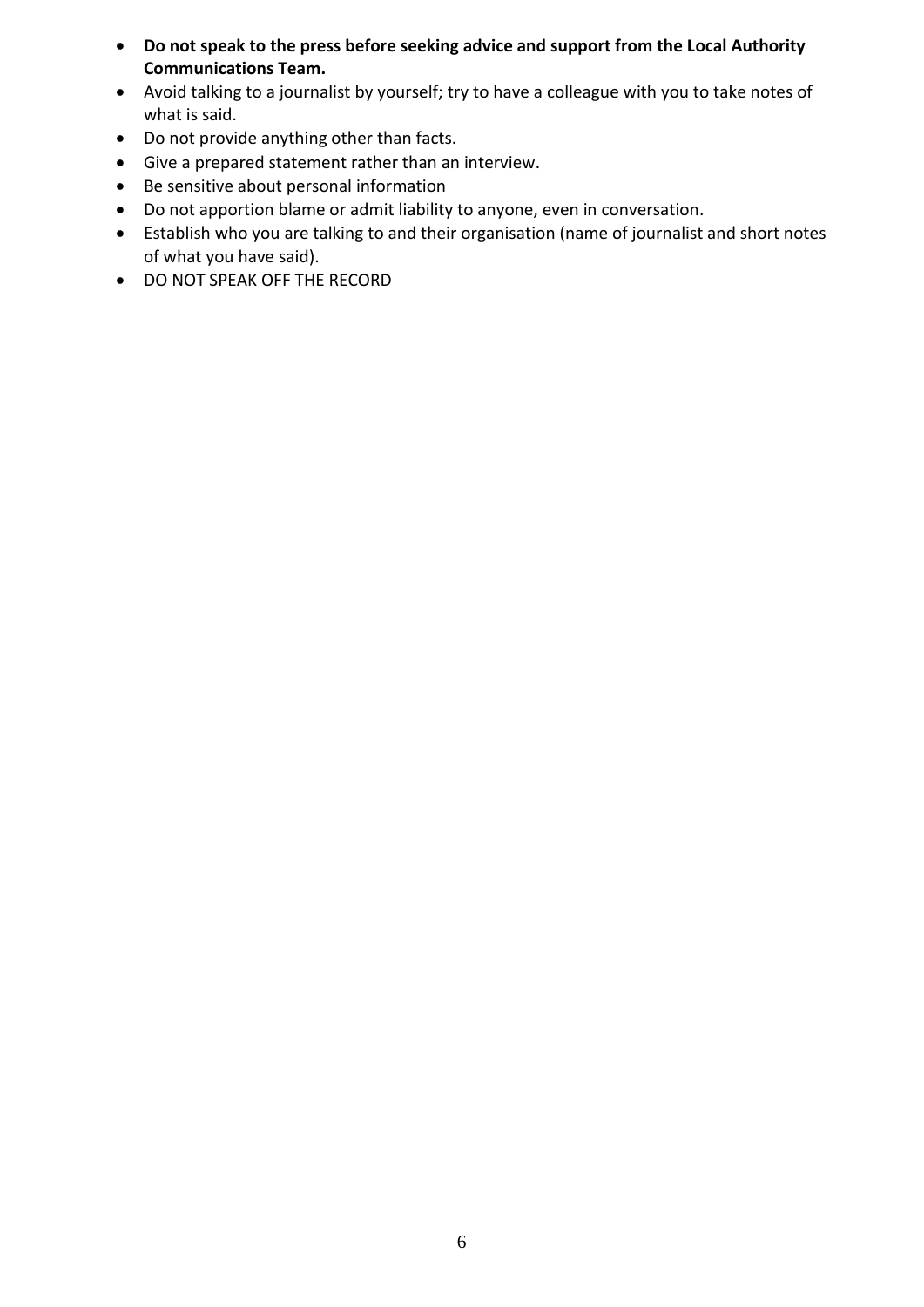# **Appendix 1** School Incident Form & Incident Management Situation Report

Use this form to record initial information received on the incident and to log updates. This form should be started as soon as possible, and all boxes completed.

| <b>CALL INFORMATION</b>                                                                                                                                                                                                                                                                                                                                                                                                 |
|-------------------------------------------------------------------------------------------------------------------------------------------------------------------------------------------------------------------------------------------------------------------------------------------------------------------------------------------------------------------------------------------------------------------------|
| Date:<br>Your Name:<br>Time:                                                                                                                                                                                                                                                                                                                                                                                            |
|                                                                                                                                                                                                                                                                                                                                                                                                                         |
| Name of School(s):                                                                                                                                                                                                                                                                                                                                                                                                      |
|                                                                                                                                                                                                                                                                                                                                                                                                                         |
| <b>INCIDENT DETAILS</b>                                                                                                                                                                                                                                                                                                                                                                                                 |
| Description: detail nature of incident; names of any student(s) involved, including age; names of siblings attending or having just left NCC schools, colleges or institutions and the name of that<br>school, college or institution; if individuals affected are adults, note the time they have been at the school, links to other schools and any precursors (e.g. illness, absence from work and length of<br>time |
|                                                                                                                                                                                                                                                                                                                                                                                                                         |
|                                                                                                                                                                                                                                                                                                                                                                                                                         |
|                                                                                                                                                                                                                                                                                                                                                                                                                         |
|                                                                                                                                                                                                                                                                                                                                                                                                                         |

How were you made aware of the incident?

# IS IT A CRITICAL INCIDENT?

Is it an incident requiring immediate action or is there significant disruption to day to day operation of the school?

| No<br>Yes                                                                                      | Date and Time declared critical: |           |            |          |
|------------------------------------------------------------------------------------------------|----------------------------------|-----------|------------|----------|
| ╈                                                                                              |                                  |           |            |          |
| Are there any casualties or fatalities?                                                        |                                  |           |            |          |
| Have the emergency services been called?                                                       |                                  |           |            |          |
| Is the incident currently affecting school activities? If so, which areas?                     |                                  |           |            |          |
| What is the estimated duration of the incident?                                                |                                  |           |            |          |
| What is the actual or threatened loss of staff/students?                                       |                                  | $1 - 20%$ | $20 - 50%$ | Over 50% |
| Has access to the whole site been denied? If so, for how long? (provide estimate if not known) |                                  |           |            |          |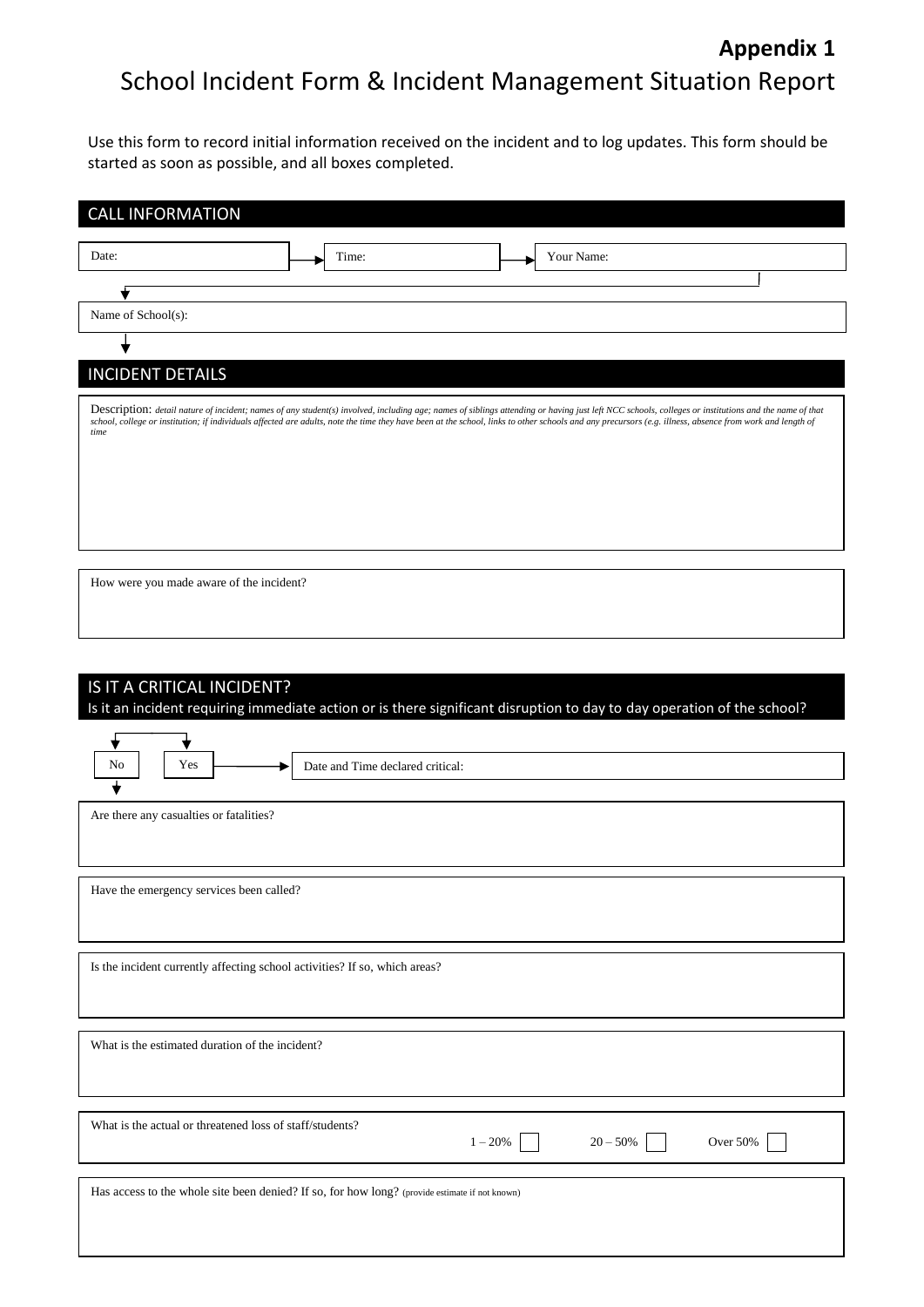Which work areas have been destroyed, damaged or made unusable?

Is there evidence of structural damage?

Which work areas are inaccessible but intact?

Are systems and other resources unavailable? (include computer systems, telecoms, other assets)

If so, which staff are affected by the ICT disruption and how?

Have any utilities (gas, electricity or water) been affected?

Is there media interest in the incident? (likely or actual)

Does the incident have the potential to damage the School's reputation?

Other relevant information?

## **IN AN EMERGENCY SITUATION – CONTACT TO BE MADE WITH SUFFOLK COUNTY COUNCIL** The Duty Officer will be able to advise and coordinate NCC services to support you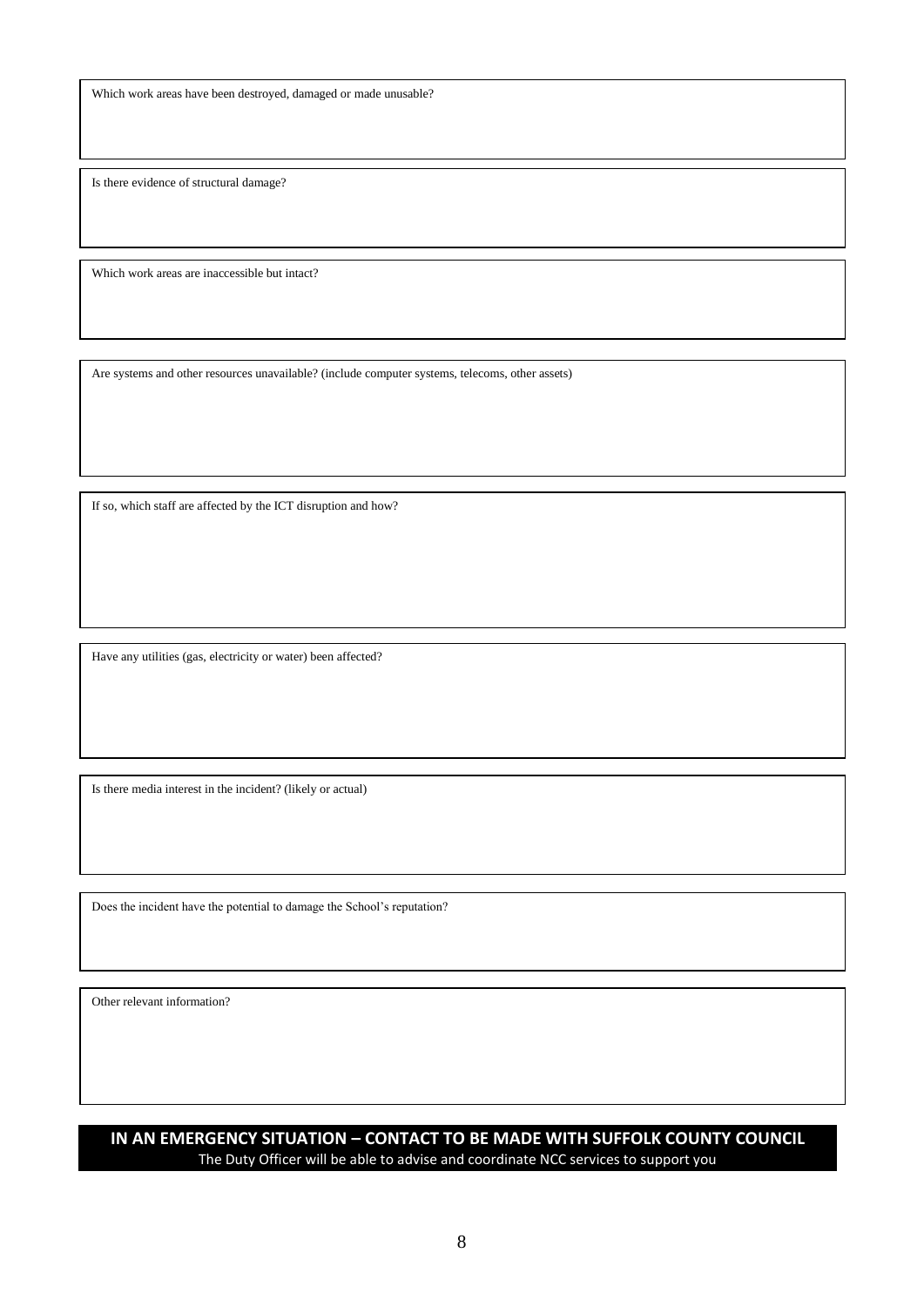# INCIDENT MANAGEMENT ACTION / DECISION LOG

| Date | Time | <b>Action Taken</b> | By whom | People/agencies<br>consulted |
|------|------|---------------------|---------|------------------------------|
|      |      |                     |         |                              |
|      |      |                     |         |                              |
|      |      |                     |         |                              |
|      |      |                     |         |                              |
|      |      |                     |         |                              |
|      |      |                     |         |                              |
|      |      |                     |         |                              |
|      |      |                     |         |                              |
|      |      |                     |         |                              |
|      |      |                     |         |                              |
|      |      |                     |         |                              |
|      |      |                     |         |                              |
|      |      |                     |         |                              |
|      |      |                     |         |                              |
|      |      |                     |         |                              |
|      |      |                     |         |                              |
|      |      |                     |         |                              |
|      |      |                     |         |                              |
|      |      |                     |         |                              |
|      |      |                     |         |                              |
|      |      |                     |         |                              |
|      |      |                     |         |                              |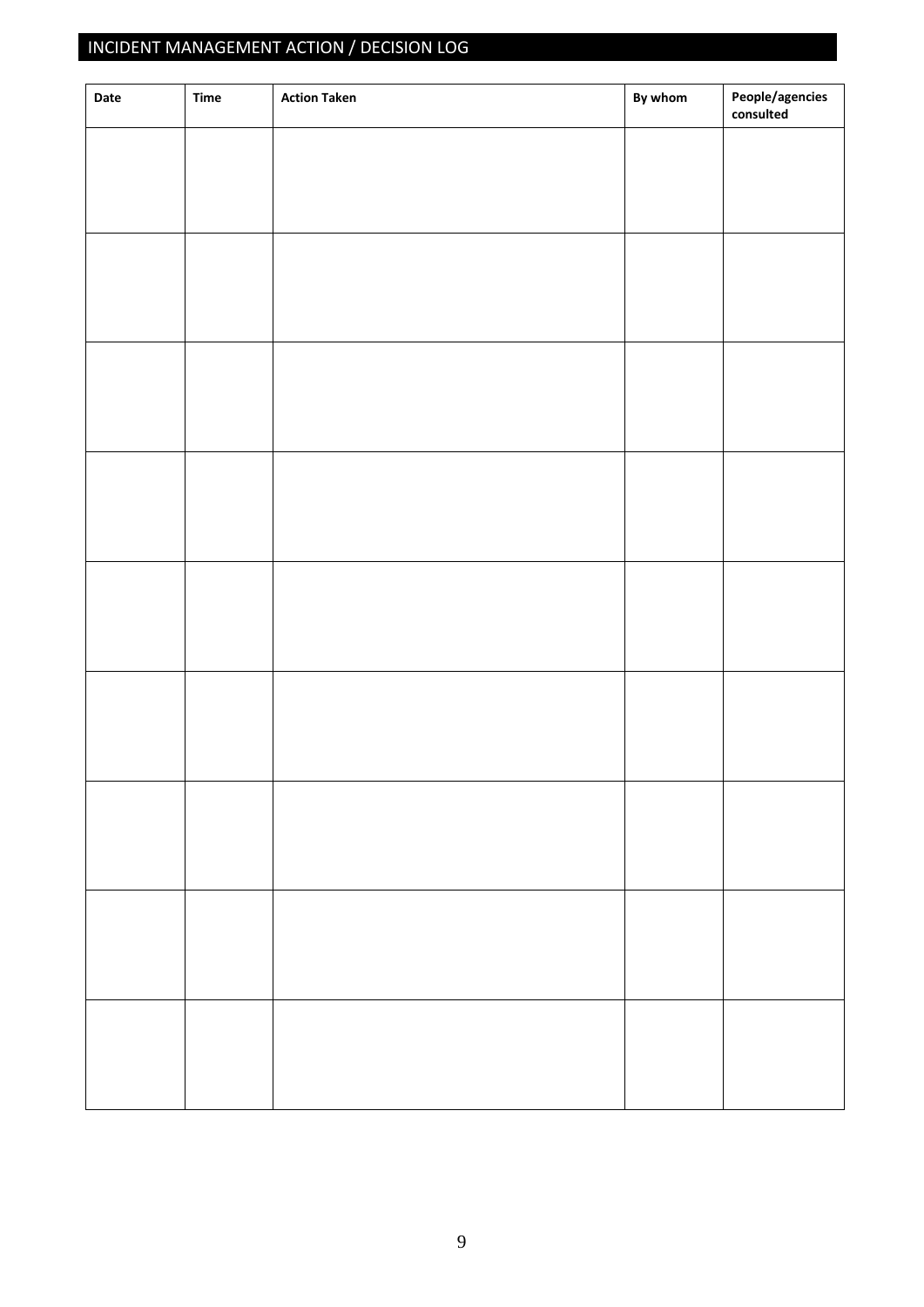| Date | <b>Time</b> | <b>Action Taken</b> | By whom | People/agencies<br>consulted |
|------|-------------|---------------------|---------|------------------------------|
|      |             |                     |         |                              |
|      |             |                     |         |                              |
|      |             |                     |         |                              |
|      |             |                     |         |                              |
|      |             |                     |         |                              |
|      |             |                     |         |                              |
|      |             |                     |         |                              |
|      |             |                     |         |                              |
|      |             |                     |         |                              |
|      |             |                     |         |                              |
|      |             |                     |         |                              |
|      |             |                     |         |                              |
|      |             |                     |         |                              |
|      |             |                     |         |                              |
|      |             |                     |         |                              |
|      |             |                     |         |                              |
|      |             |                     |         |                              |
|      |             |                     |         |                              |
|      |             |                     |         |                              |
|      |             |                     |         |                              |
|      |             |                     |         |                              |
|      |             |                     |         |                              |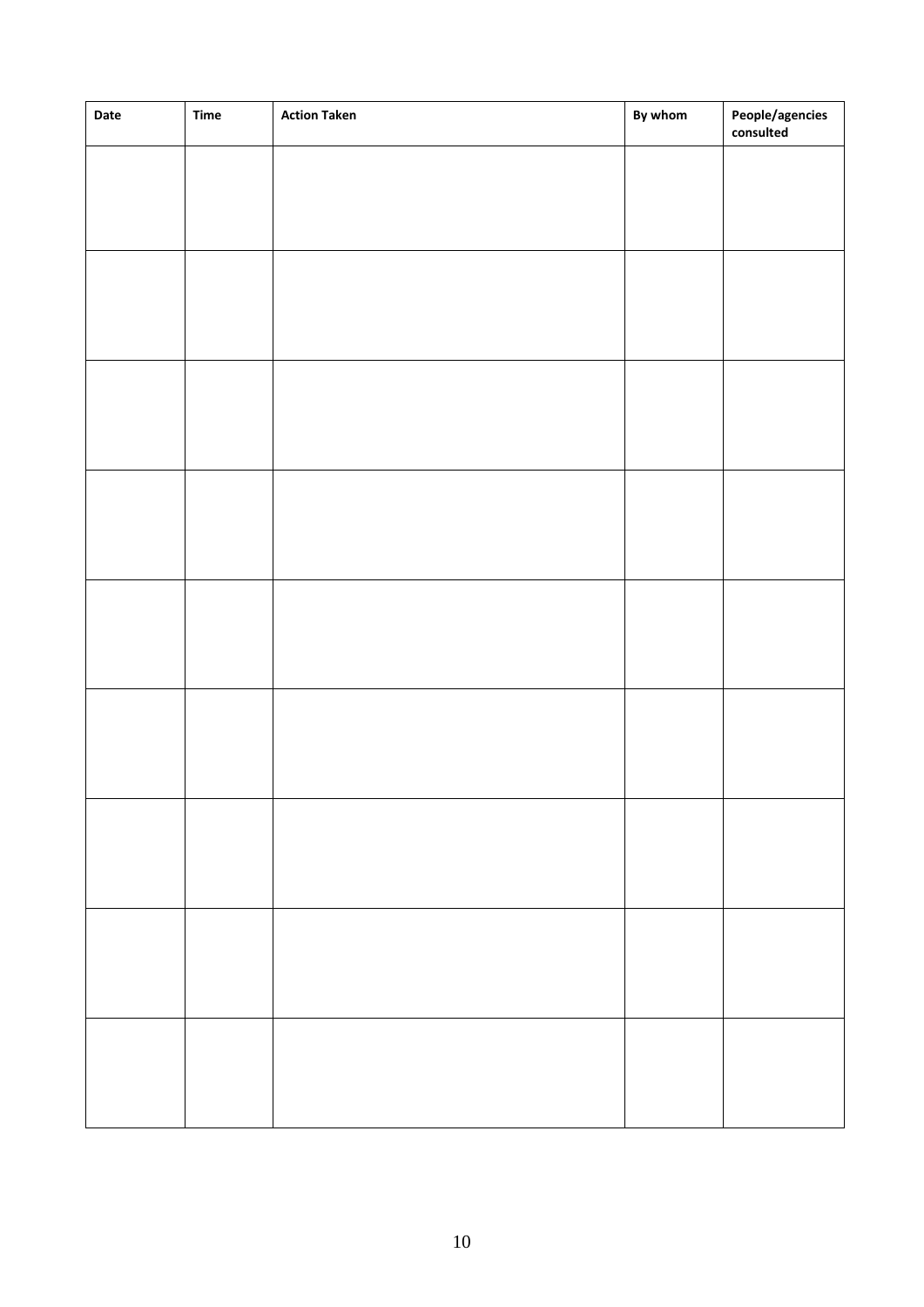*A completed version of this form will be updated regularly, and copies kept securely by the Headteacher, Senior leadership Team and CEO.*

Emergency contacts to be included in an Emergency Plan and updated accordingly: This information should be regularly checked and updated accordingly.

## **Chalk Hill Critical Incident Team – to be completed as desired/decided**

| Role                          | <b>Name</b> | <b>Telephone Number(s)</b> |
|-------------------------------|-------------|----------------------------|
| Incident Manager              |             |                            |
| Deputy Incident Manager       |             |                            |
| <b>Parent Liaison Officer</b> |             |                            |
| Administrator                 |             |                            |
| <b>Communications Officer</b> |             |                            |
| <b>Local Police</b>           |             |                            |

## **Key contacts**

| Role                                  | Name(s) | <b>Telephone Number(s)</b> |
|---------------------------------------|---------|----------------------------|
| <b>Head Teacher</b>                   |         |                            |
| Senior Leadership Team                |         |                            |
| <b>Office Manager</b>                 |         |                            |
| <b>Chair of Management Committee</b>  |         |                            |
| Vice Chair of Management<br>Committee |         |                            |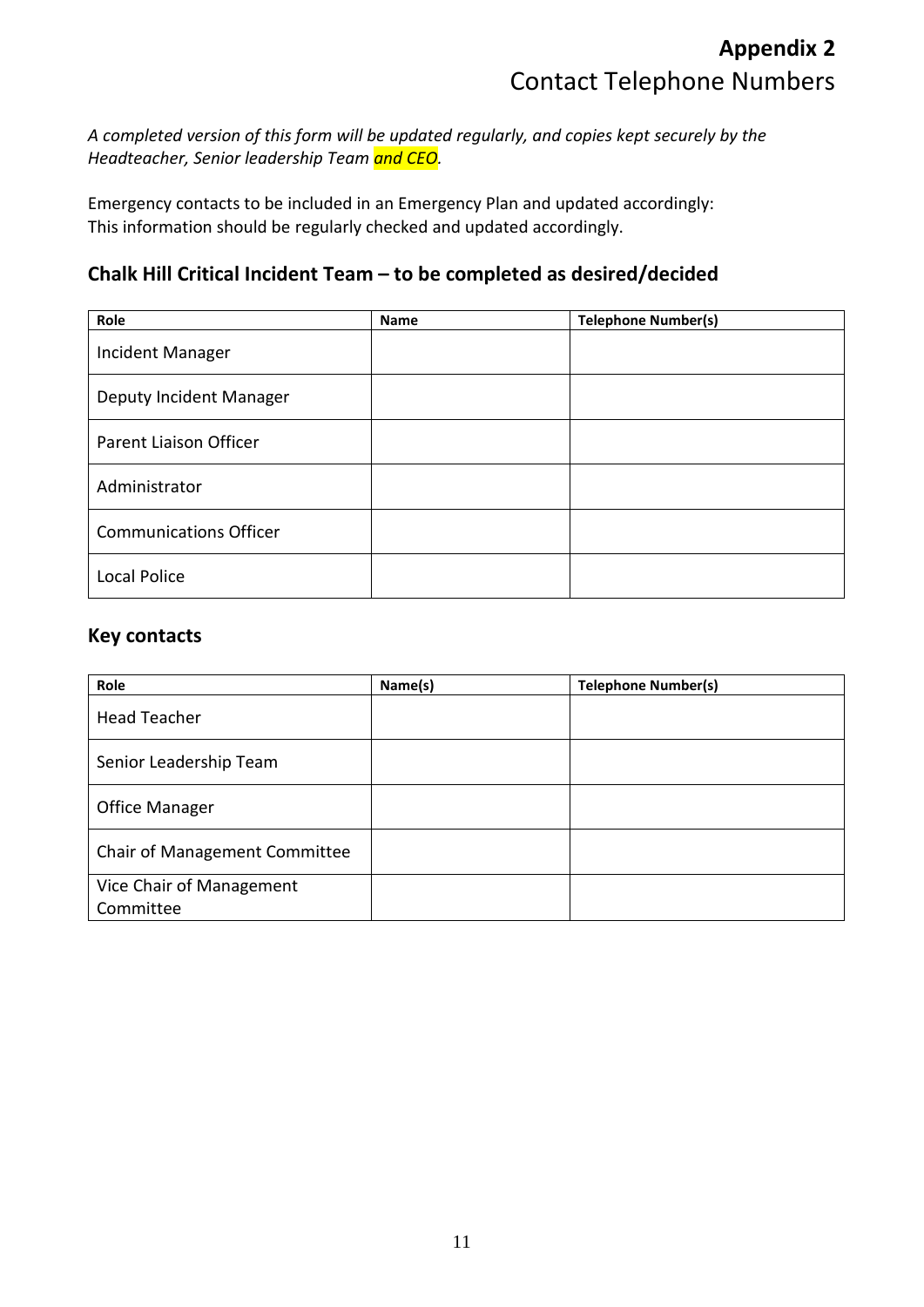| Name / Service                   | <b>Telephone Number(s)</b> |
|----------------------------------|----------------------------|
| <b>Emergency Planning Team</b>   | <b>Office Hours:</b>       |
| (in the event of an emergency)   | Out of hours:              |
|                                  | <b>Mobile:</b>             |
| <b>Education Psychology Team</b> |                            |
|                                  |                            |

## **Trade Unions**

## **Local Services and Organisations**

| Children and Young Person's Bereavement Service |  |
|-------------------------------------------------|--|
|                                                 |  |

# **Youth Counselling Services**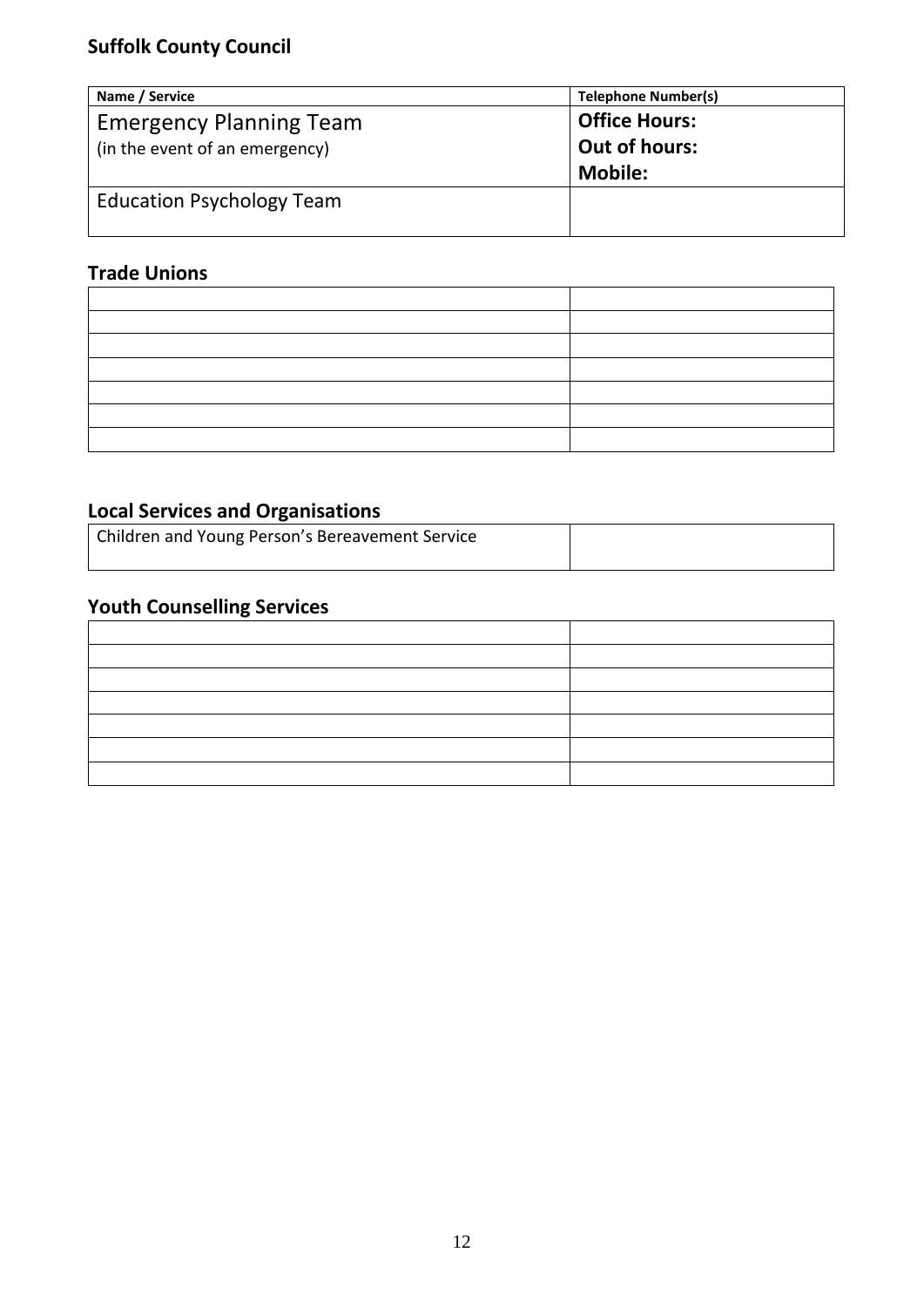## **National Organisations**

#### **CRUSE – Bereavement Care**

Phone: 0870 167 1677 / 0844 477 9400 (national rate)

Website: www.crusebereavementcare.org.uk *Telephone counselling service for those who are bereaved and those who care for bereaved people. Can offer referrals to local Cruse branches and other bereavement and counselling services throughout the UK.*

#### **The Compassionate Friends**

Phone: 0117 953 9639 / 0845 123 2304 (national rates)

*Support for bereaved Parents/Carers who have lost a child of any age from any circumstances.*

#### **Winston's Wish Family Line**

Phone: 0845 2030 405 (local rates) Website: www.winstonwish.org.uk *Information and guidance for families of bereaved children. Can provide contact details for local groups which support bereaved children.*

#### **Child Bereavement Trust**

Phone: 0845 3571000 / 01494 568 900 (local rates) *Information line for Parents/Carers who have been bereaved.* 

## **The Samaritans**

Phone: 0845 790 9090 (local rates) Website: www.samaritans.org *Confidential emotional support for anyone in a crisis*

#### **Survivors of Bereavement by Suicide**

Phone: 01482 610728 / 0115 944 1117 (national rate) *Can provide details of local self help groups for those bereaved by suicide.*

#### **Childline**

Phone: 0800 1111 (free phone) *National help line for children*

#### **British Red Cross National Office**

*Advice on memorials and donations* 9 Grosvenor Crescent, London SW1X 7EJ Tel. 020 7235 5454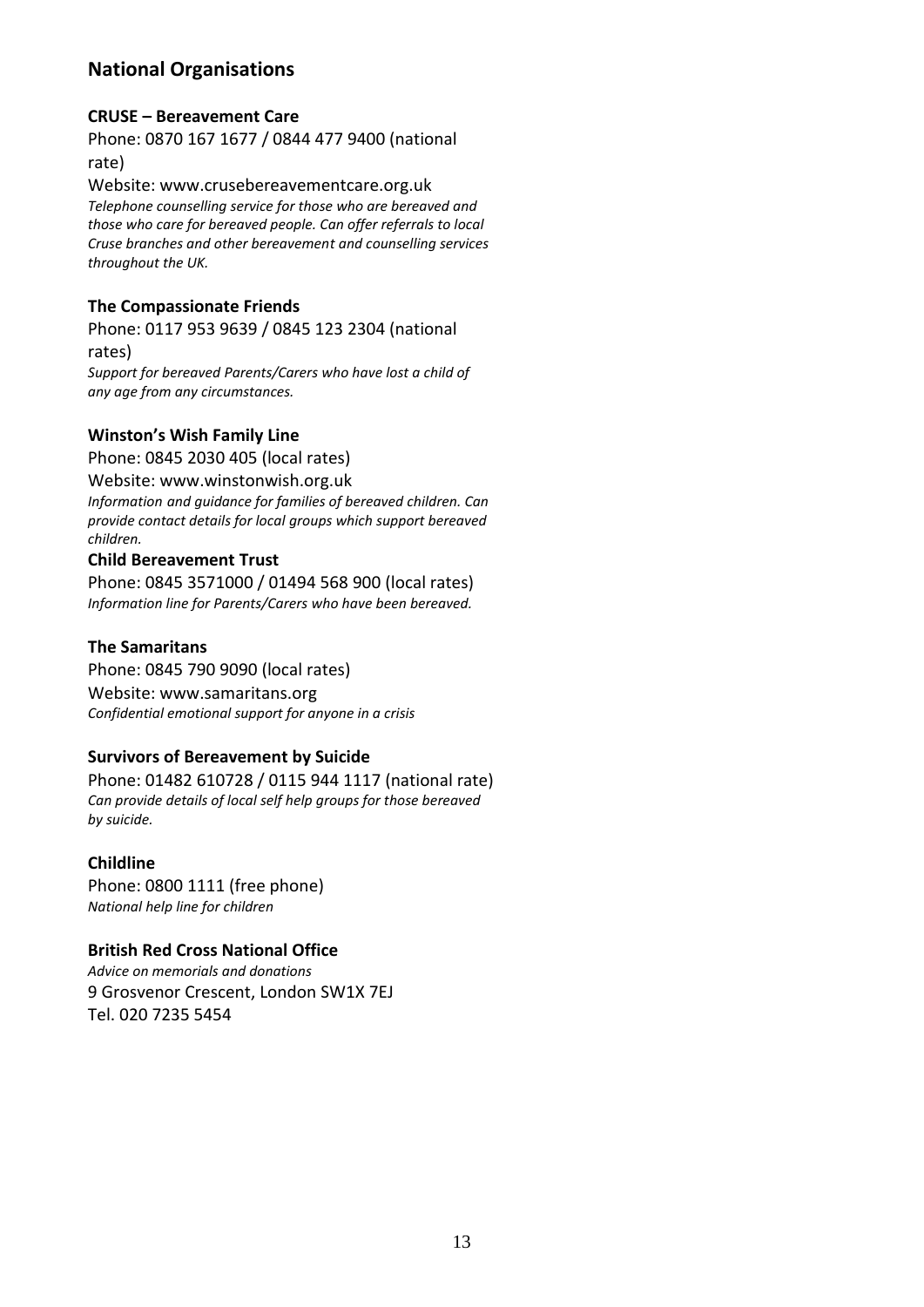- 1. Share information with the team regarding the facts of the traumatic event. No information should be shared with anyone else until a decision has been made about what is to be shared and establishing the process for informing Parents/Carers and staff.
- 2. Determine the likely impact of the event on individual members of the school community to ensure that all members can function objectively.
- 3. Identify school resources. Are there other members of the staff who might be a helpful addition to this team.
- 4. Ensure that there is good communication and co-operation from other agencies.
- 5. Determine if the counselling on offer will meet the needs of those involved.
- 6. Confirm the overall strategies to be employed.
- 7. Draft an agenda for general staff meeting and consider if a brief announcement should be sent home.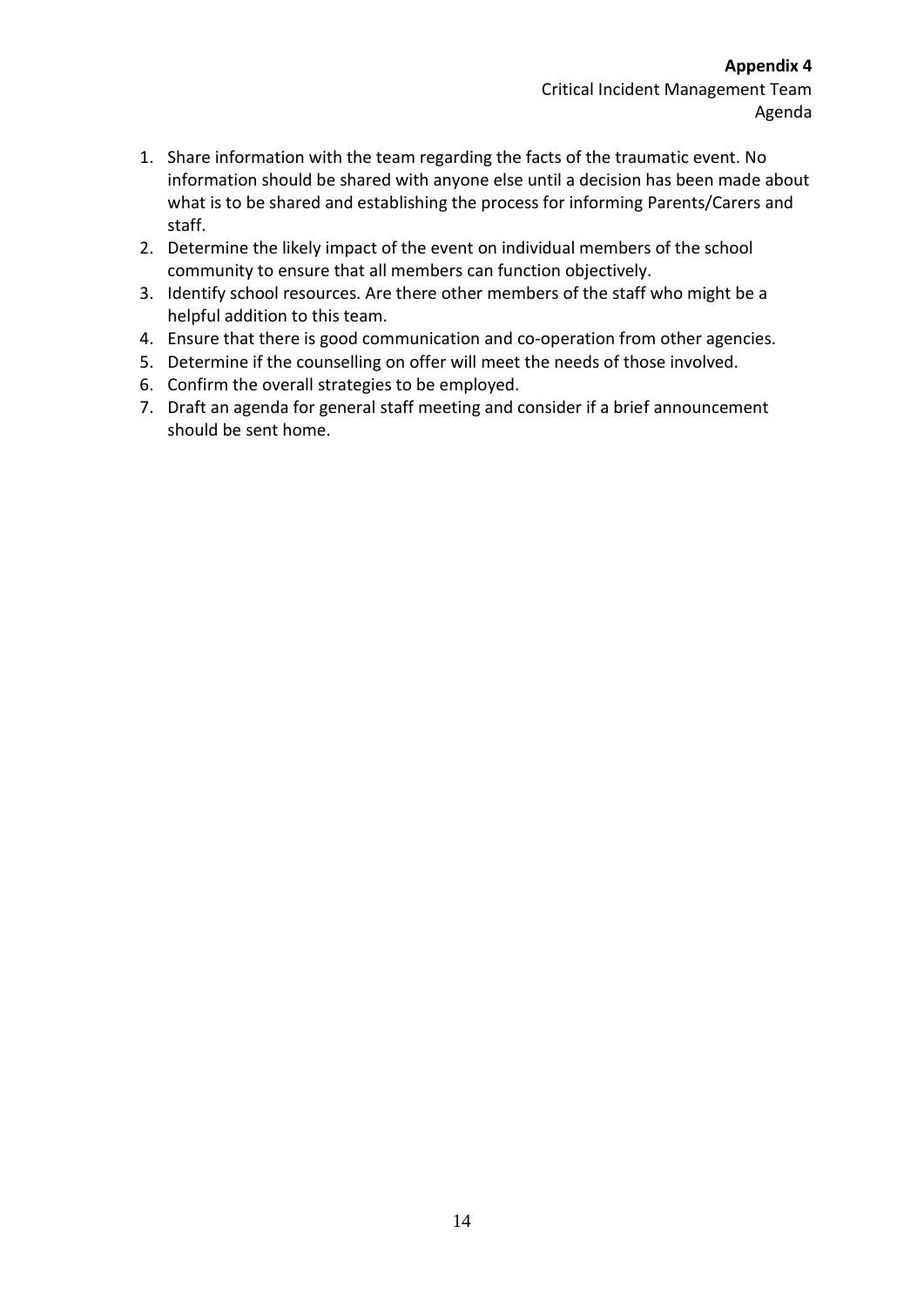- 1. Attendance who should be invited
- 2. Provide as much accurate information as possible including what occurred, names, place, time
- 3. Explain the plan and how the students will be informed, including how to manage students who are not able to cope with what has happened
- 4. Review the Media Policy
- 5. Set a date for a follow-up meeting.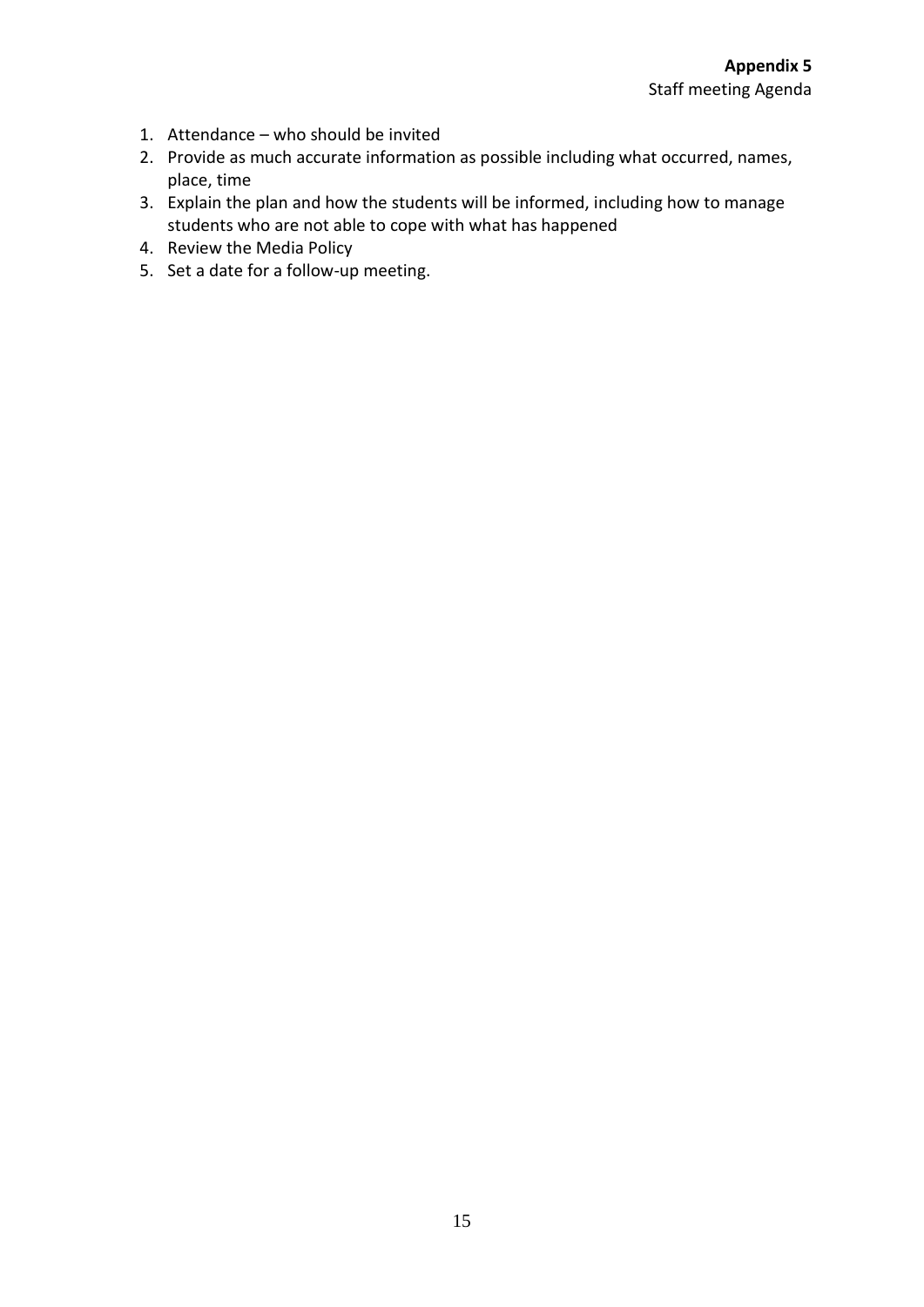## Sample letter to Parents/Carers/Carers

#### Dear Parent/Carer,

You may have heard........./ It is with sadness and regret that I have to inform you.........

*(known facts of the incident)* 

As a school community, we are all deeply affected by this tragedy/ I am sure that you will wish to join me and my staff in offering our condolences and sympathy to those affected/to …………..

#### *(refer to individuals/families affected only where it is appropriate to release this information)*

I have now spoken to all students and staff in school about what has happened and you will need to be aware of the following arrangements that we have now made:

*(Details about:*

- *school closure,*
- *changes to timings of school day*
- *transport*
- *lunch time arrangements*
- *changes to staffing*
- *arrangements for specific classes/year groups*
- *counselling support [see Appendix 7: sample letter to Parents/Carers re counselling]*
- *provision of further information as relevant)*

*(If appropriate, advice about media contacts)*

I think it is very important that we all take the time to talk with and reassure children about what has happened. This is likely to be a very difficult time for us as a school community and we will all need to support each other.

We appreciate the expressions of concern we have received, however it would be helpful if Parents/Carers did not telephone the school during this time so we can keep phones and staff free to manage the situation.

Yours faithfully,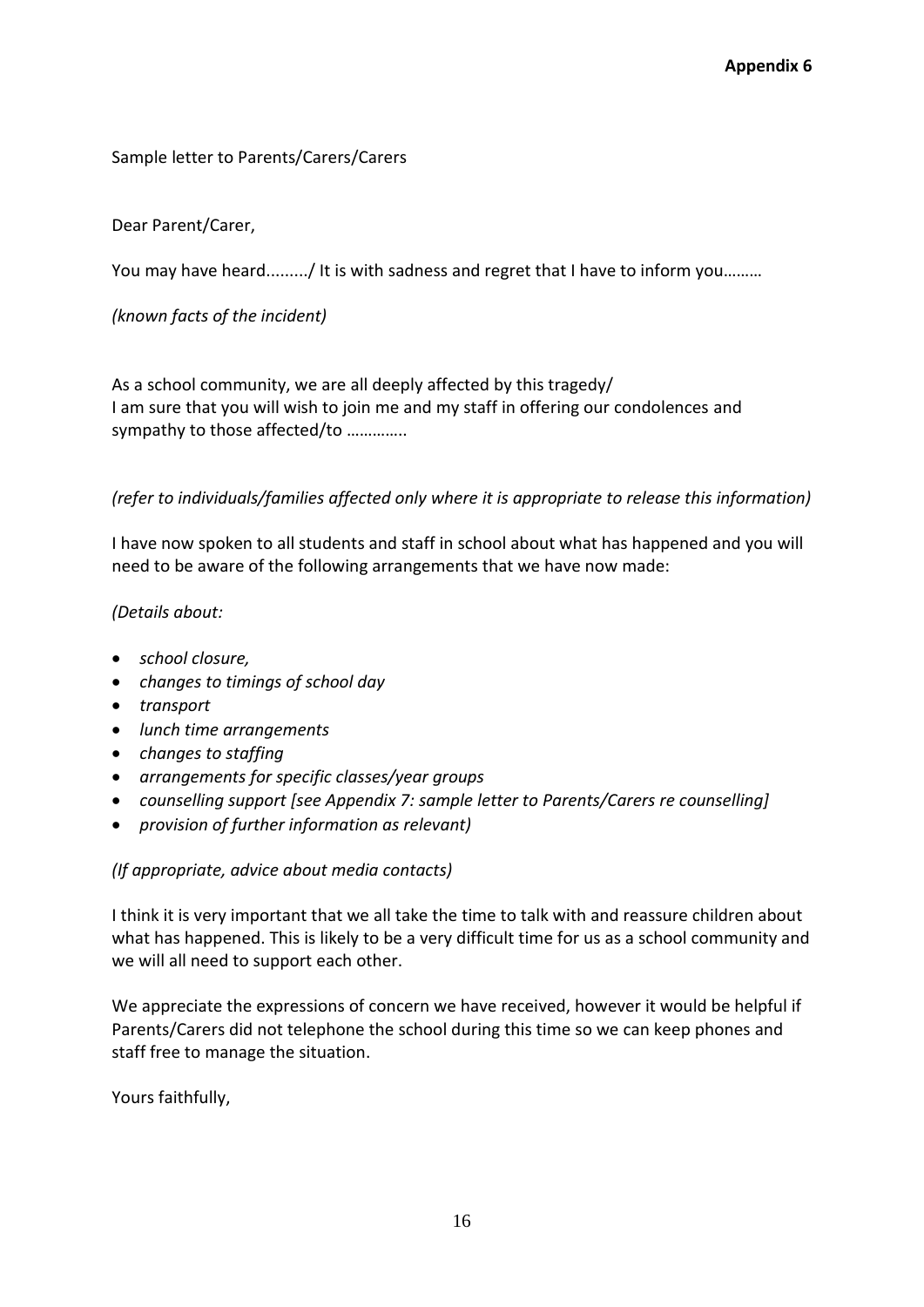- Students should be told simply and truthfully what has happened, in small groups if possible, eg, class, tutor, year, etc. In some circumstances, it may be appropriate to bring students together as a whole school. Where this is the arrangement, ensure that students have an opportunity to ask questions and talk through what they have heard with form/class teachers in smaller groupings afterwards.
- Begin by preparing the students for some very difficult/sad news.
- Taking account of children's needs and backgrounds, give simple, factual information using language and concepts appropriate to the age of the children.
- Avoid using euphemisms, use words like 'dead' and 'died', etc.
- Pass on facts only: do not speculate on causes or consequences
- If questions cannot be answered this should be acknowledged
- Address and deal with rumours
- Try to give expression to emotions that others may be experiencing (e.g shock, disbelief etc) and explain that strong and difficult feelings are a normal process of coming to terms with this sort of experience
- Explain what arrangements are to be put in place for helping to come to terms with what has happened.

*"I've got some very sad news to tell you today that might upset you. There is a serious illness called meningitis. Sometimes people with meningitis get better but sometimes people die from it. Some of you will have known that Jane Smith in year 4 was suddenly taken ill last week. I have to tell you that Jane died in hospital yesterday.* 

*Like me, many of you will find it hard to believe that this has happened. It is obviously a very big shock for us all. Jane was such a happy girl who got on well with everybody. We will all miss her.* 

*It is important for you to know that strong and perhaps difficult feelings are part of the normal process of coping with this sort of situation. It will help to talk about what has happened and about your thoughts and feelings. Please do take the opportunity to talk to your family, friends, teachers and adults in school. This is likely to be a difficult time for us as a school community and we should all try to support each other. Please come and talk with me if you have any questions or if you just want to talk."*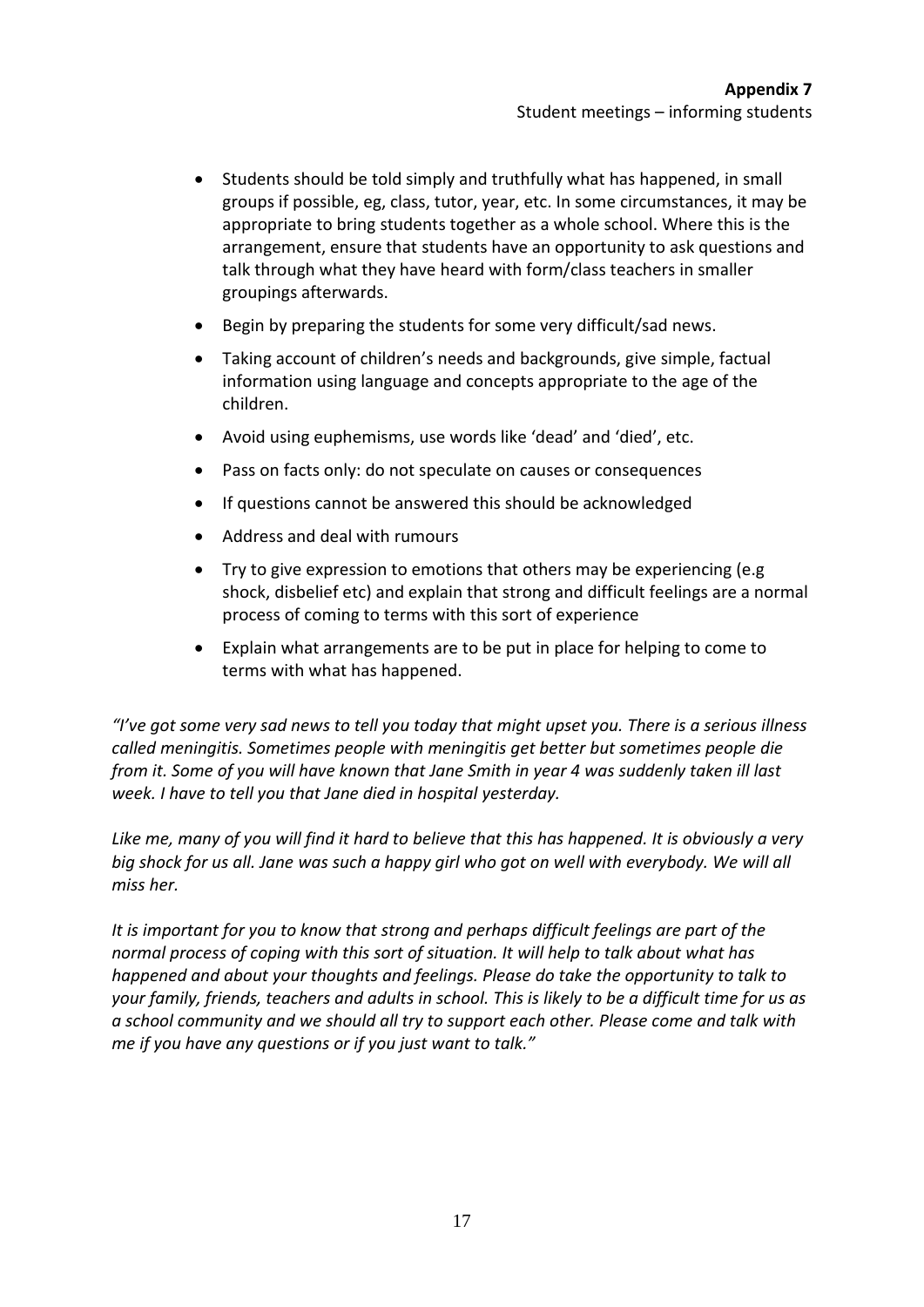Place individuals within each circle accordingly.

Within each circle, colour code (green: low risk, yellow: medium risk, red: high risk) according to the following criteria and degree of concern.

- Directly involved
- Witnesses
- At greatest risk as part of incident
- Siblings/relations
- Close friendships
- Any perceived culpability/responsibility
- Being blamed / scape-goated
- Displaying emotional distress (see Appendix 9)
- Previous bereavement/trauma
- Pre-existing EBD/mental health issues
- Pre-existing home instability / stress
- Learning difficulties
- Culture and/or language issues

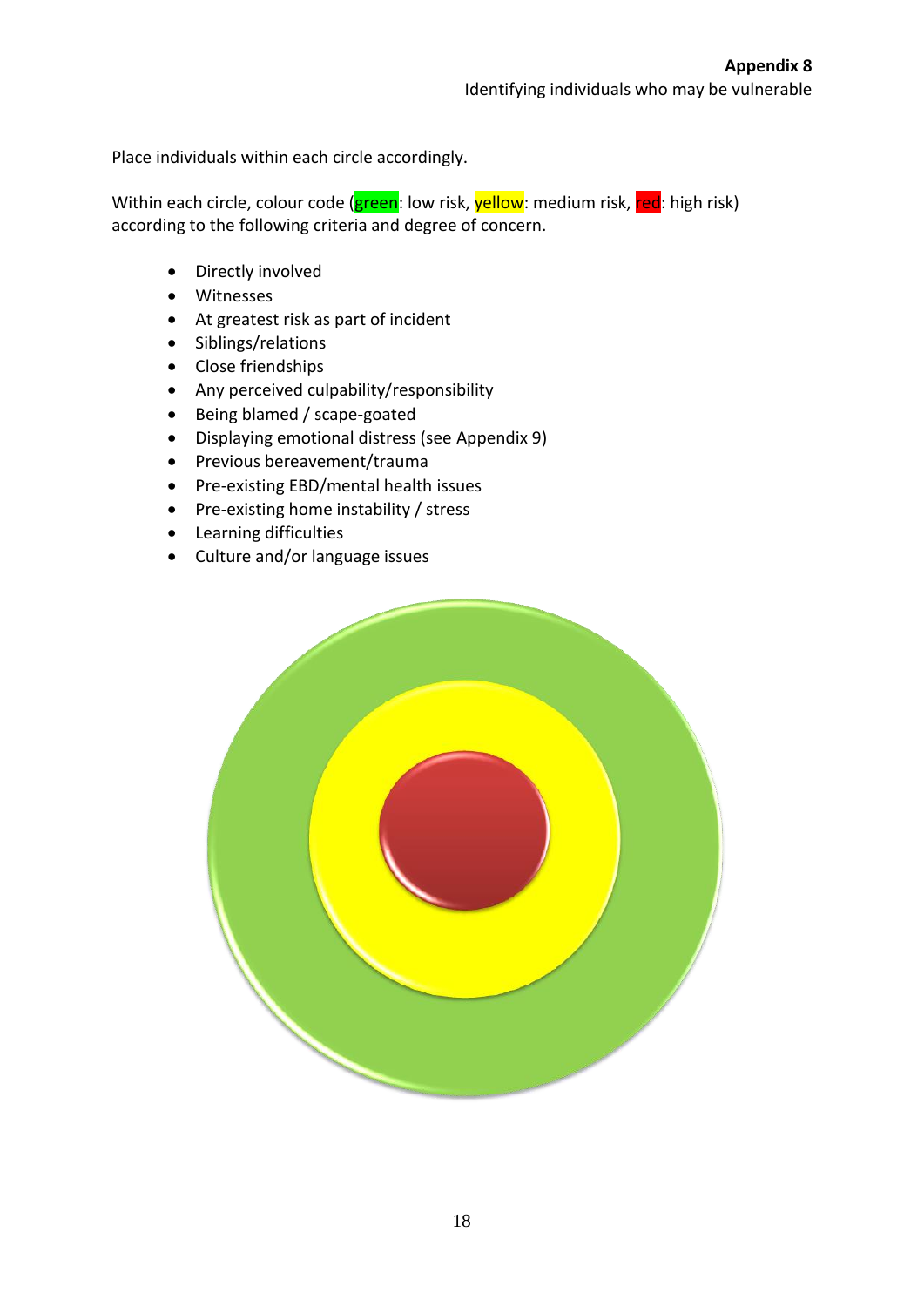- Be accepting and allow the student to express their emotions. Ask open ended questions (eg, "How are you today ?") or just sit with them if this is what you feel is appropriate. Avoid touching or hugging but try to be as natural and unembarrassed as possible. Have some tissues to hand. It might be appropriate to use reflective listening (ie, repeating back to the child what they have said) and/or summarise what they have said. This gives an opportunity for the child to elaborate and/or modify what they have said as well as an opportunity to hear a perspective on their own experiences. Sometimes it is helpful to give a name to the emotion that you are hearing being expressed (eg, "That sounds very sad", "Did you feel angry then ?" , etc).
- You might have to explain your limits of confidentiality (ie, confidentiality can be maintained except where you believe that the student is at risk or there are issues relating to a possible criminal act).
- Don't forget that knowing what to say is far less important than being able to listen in a sympathetic and supportive manner. If it seems appropriate to offer advice, then strategies for the student that you might want to suggest could include:
	- o Talking to their family and friends.
	- o Crying and expressing their emotions in a suitable safe context.
	- o Maintaining normal routines.
	- o Eating normally.
	- o Taking physical exercise.
	- o Maintaining normal sleep patterns.
	- o Carrying on seeing and being with friends.
	- o Listening and playing music.
	- o Being creative through art, drama, music, etc
	- o Maintaining interests and pastimes.
- As part of such sensitive support, it will be important to ensure that the student can continue to seek support from you but without them becoming dependent. If appropriate, agree to a set number of sessions at a set time and place where you can be confident of not being disturbed (in terms of your own safety and accountability ensure that Parents/Carers and relevant staff are aware of any such arrangements).
- Using a visual aid such as an outline of a hand, ask the student to identify 5 individuals (eg, staff, peers, family, other adults) who they feel they could approach as part of their support network to help them feel safe. Ask them to test it out. If all else fails, what else could they always have 'up their sleeve' (eg, Childline, etc) ?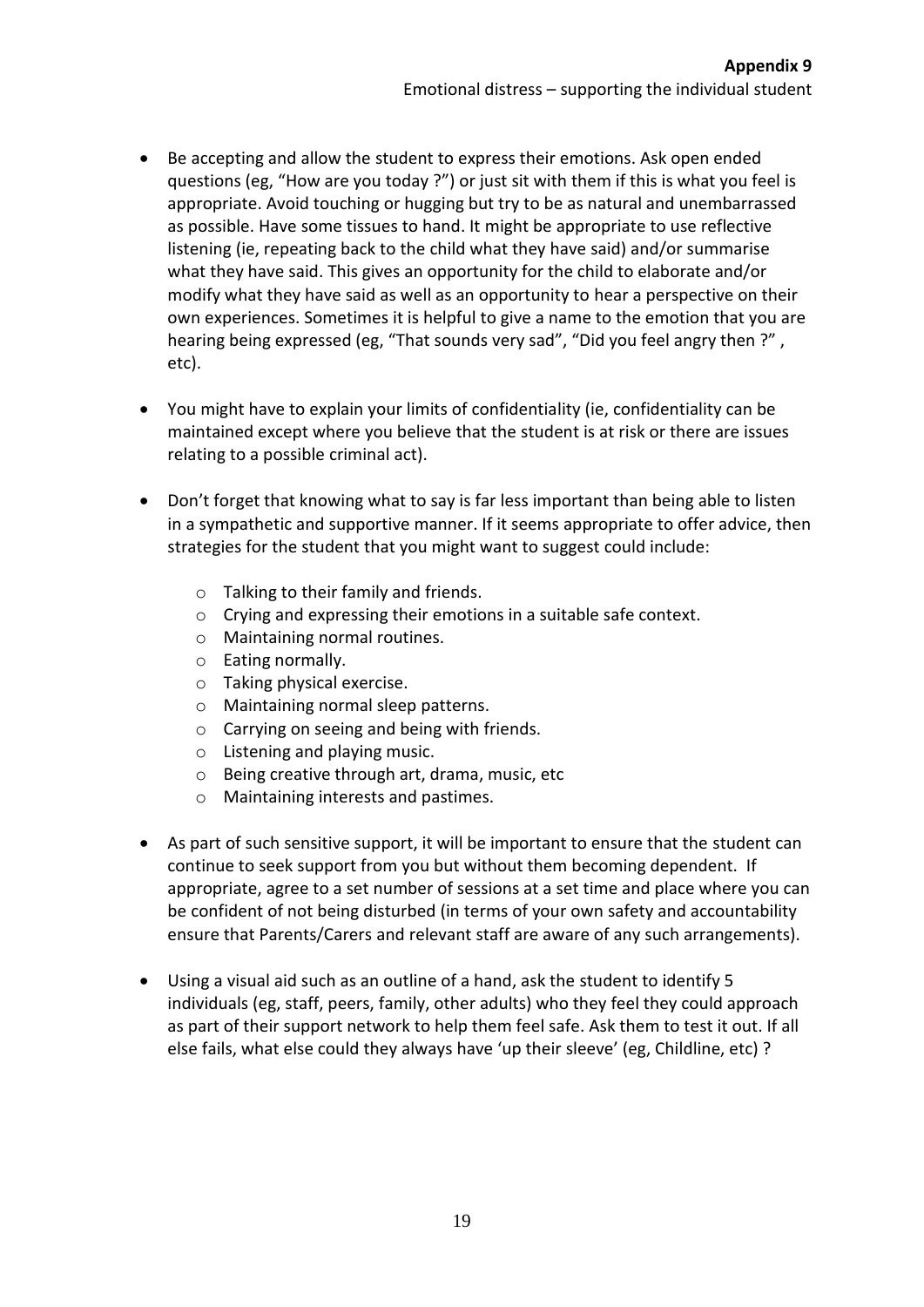- Liaise with Parents/Carers/carers as appropriate.
- Consider liaising with colleagues to differentiate work outcomes/homework, etc or arrangements for managing the student's emotional distress in class.
- Be aware that holidays, Christmas, birthdays and the anniversary of the event that has caused distressed can mark points of particular emotional vulnerability.
- Taking into account other agencies or professionals who may be involved, consider providing student with information about youth counselling and information services/other community support as appropriate.
- Consider involving staff from the Children and Young People's Service eg the Link Educational Psychologist
- Where an individual student is experiencing persistent and intrusive thoughts, dreams or flashbacks and avoidance of features associated with the distressing event in conjunction with the physical, cognitive, emotional/behavioural symptoms described in Appendix 9 for at least 1 month, then serious consideration should be given to accessing specialist child mental health services. Referral can be made to Child and Adolescent Family Services by the family via their GP or by the Educational Psychologist linked to the school or indeed by the school nurse or doctor.

**Finally, do not underestimate the emotional demands of this sort of work or the confusion that might arise from any of your own unresolved issues. Ensure that you have the opportunity to talk through any form of support that you provide for an individual student with a trusted colleague.**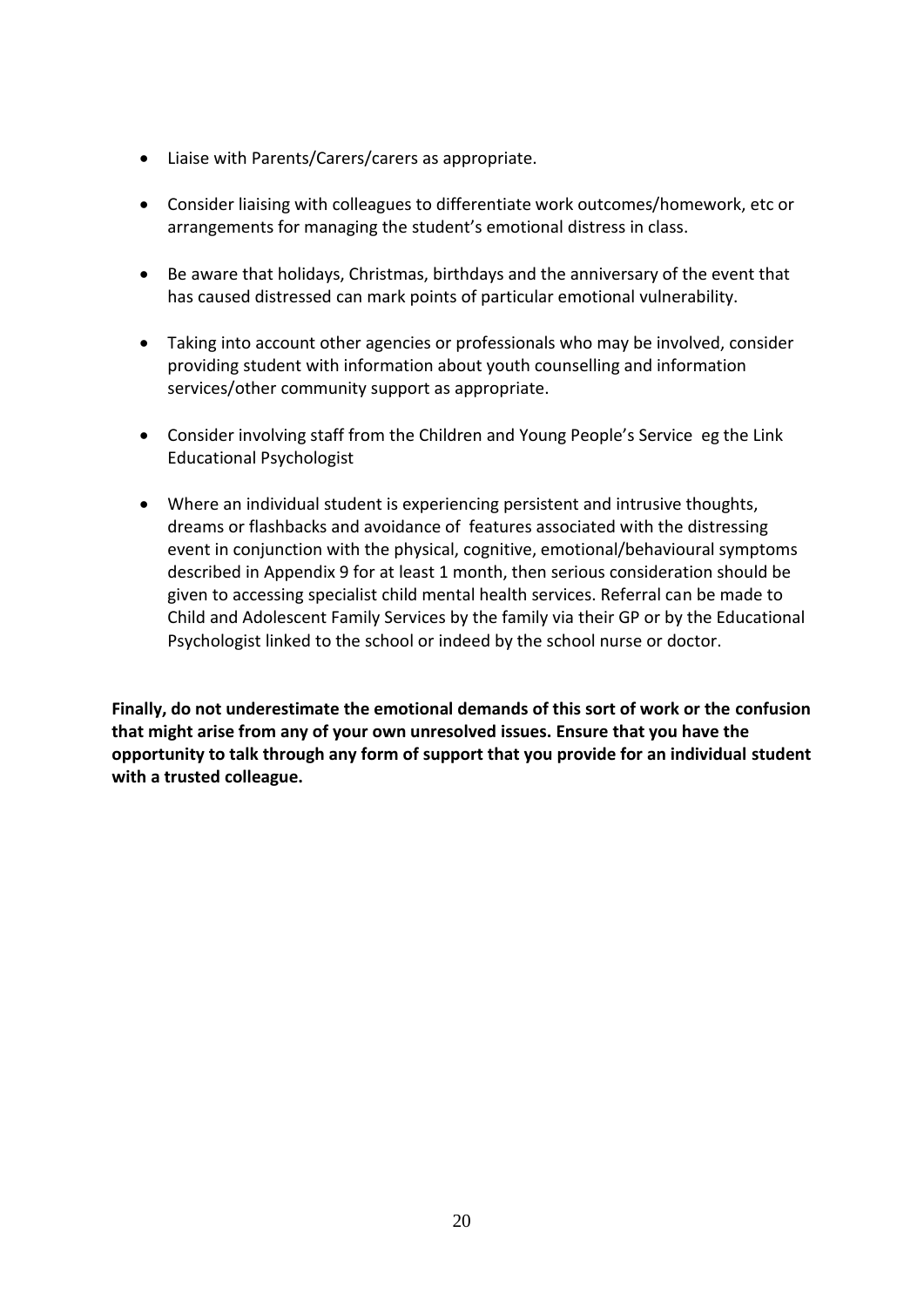#### **Appendix 10**  Sample Letter to Parents/Carers – Arrangements for Counselling Children

Dear Parents/Carers / Carers,

As a school community, we have all been affected by the recent tragedy involving ………………………………………

As part of our care and support for the children, we have been able to make arrangements involving outside agencies to provide counselling and support for children in school. We would like to make this available to your child.

This support is likely to consist of staff and professionals from outside agencies talking to students in small groups and offering advice and reassurance as appropriate. Please contact me if you have any queries regarding this.

Yours sincerely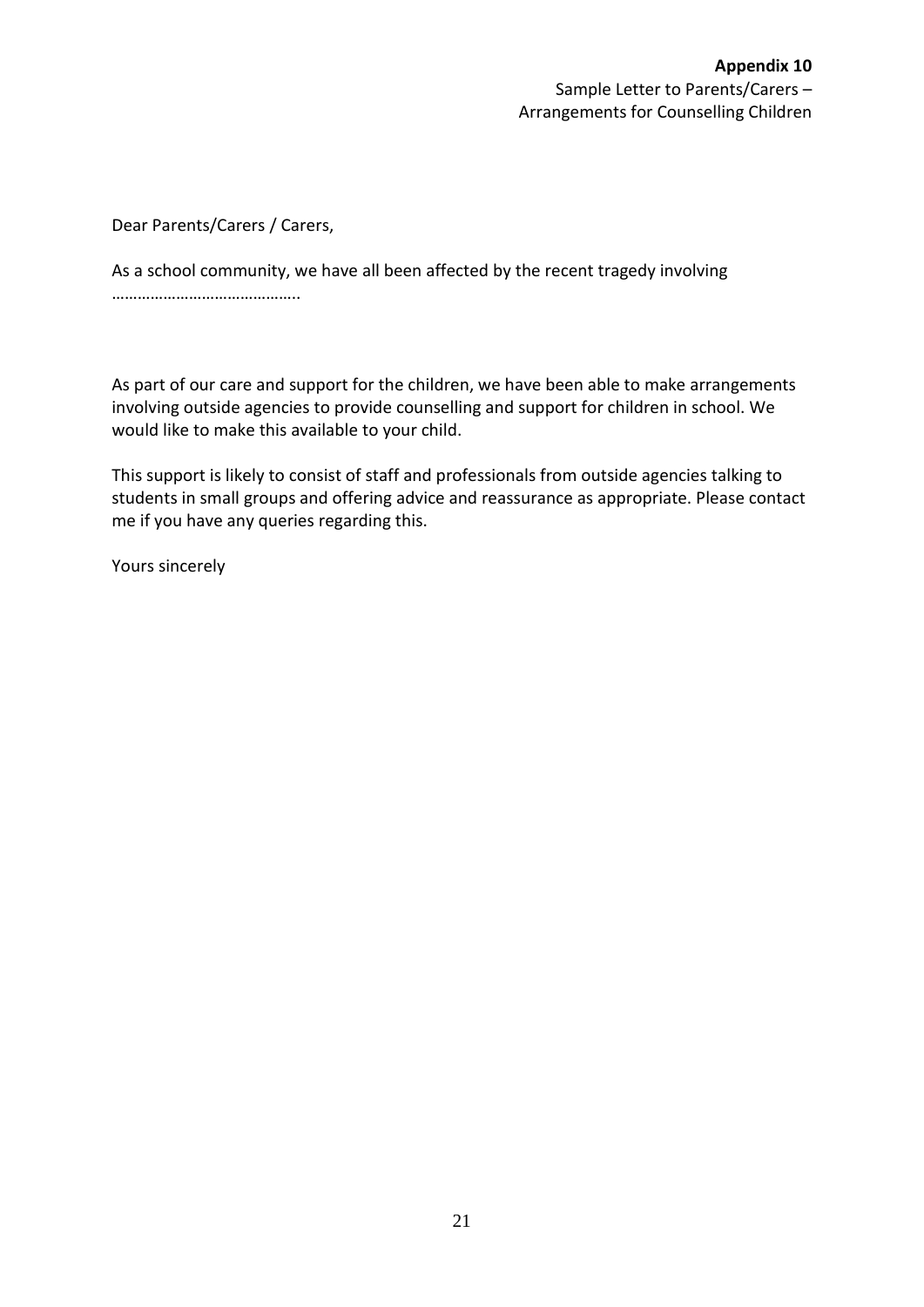- Maintain normal routines and care.
- Be prepared to be more tolerant and accepting of children who might be more restless, distractible, irritable, emotionally volatile and or difficult to engage than would usually be the case.
- Where possible and where this is something that the students clearly need, be prepared to deviate from your lesson plan to allow them to talk and ask questions.
- When in discussion with children, do not be afraid of referring to deceased person(s) by name.
- Be honest when answering questions. Do not be afraid of saying that you do not know the answer or that the question is one that is too difficult for you to answer. Taking account of children's needs and backgrounds, give simple, factual information using language and concepts appropriate to the age of the children (avoid using euphemisms).
- Consider setting up a 'questions post box'. Consider how best to follow up questions raised.
- Allow children to talk about their feelings including difficult, confusing and complex feelings. Give them the message that it is OK to talk and that their feelings are a normal experience given the situation.
- In the same way, allow younger children to express themselves through their play. They are likely to feel the need to 'work out' difficult and confusing experiences and play gives them the opportunities to act out some of the issues. Adults may feel uncomfortable witnessing children's excitable 'playing out' of what has happened and may feel the need to intervene. Try to be accepting and permissive except where this is clearly unhelpful and/or distressing for other children.
- Allow children to support each other
- Manage discussion in a calm and reassuring manner. Allow the expression of feeling but try to manage the emotional temperature. Try to help the children to achieve a sense of perspective. Reassure children about anxieties that they may be experiencing.
- Consider setting up a display area for art work, writing, mementos that the children may wish to contribute.
- Calmly and, where possible, discreetly intervene if it is the case that individual students are clearly too distressed to remain in class. Ask if they want to remain in class but in an area away from the main body of children. Make sure that they are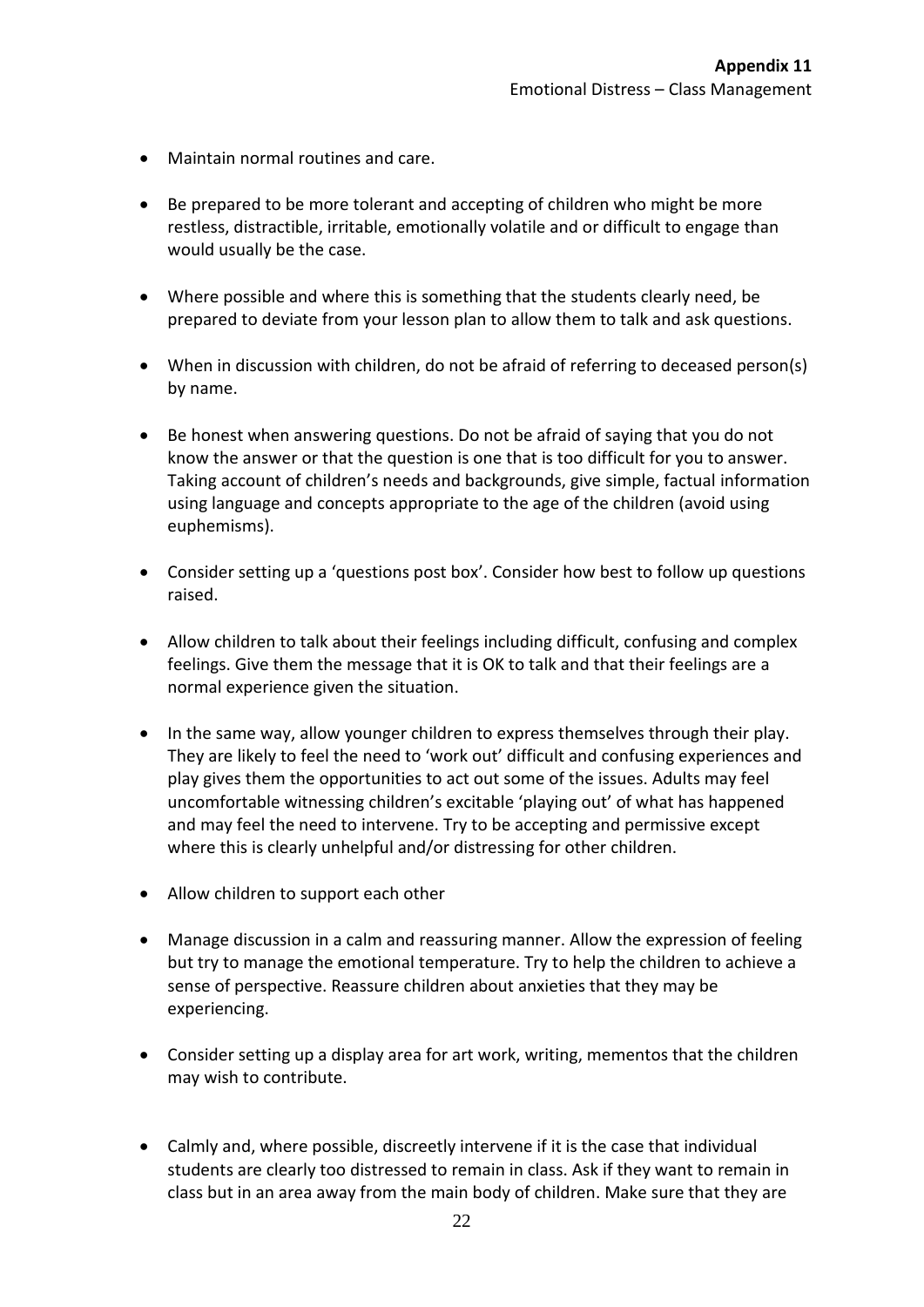supported by a friend. If appropriate, send them with a friend to whatever pastoral support arrangements are available in school. Inform Parents/Carers.

- Be aware of other children in your classes who may not be so visible but who nevertheless may be struggling to cope. Make times and opportunities for them to talk. If you continue to have concerns, refer them through the school's pastoral system. Inform Parents/Carers.
- Make opportunities to talk to children on an individual or small group basis as part of your social contact with the children. Even if the children are not very communicative, just being available can be very supportive.
- In line with the school's policies and procedures for dealing with racial harassment and bullying, intervene where you are aware of any signs of name calling, abuse and bullying.

**Finally, ensure that you are caring for yourselves.**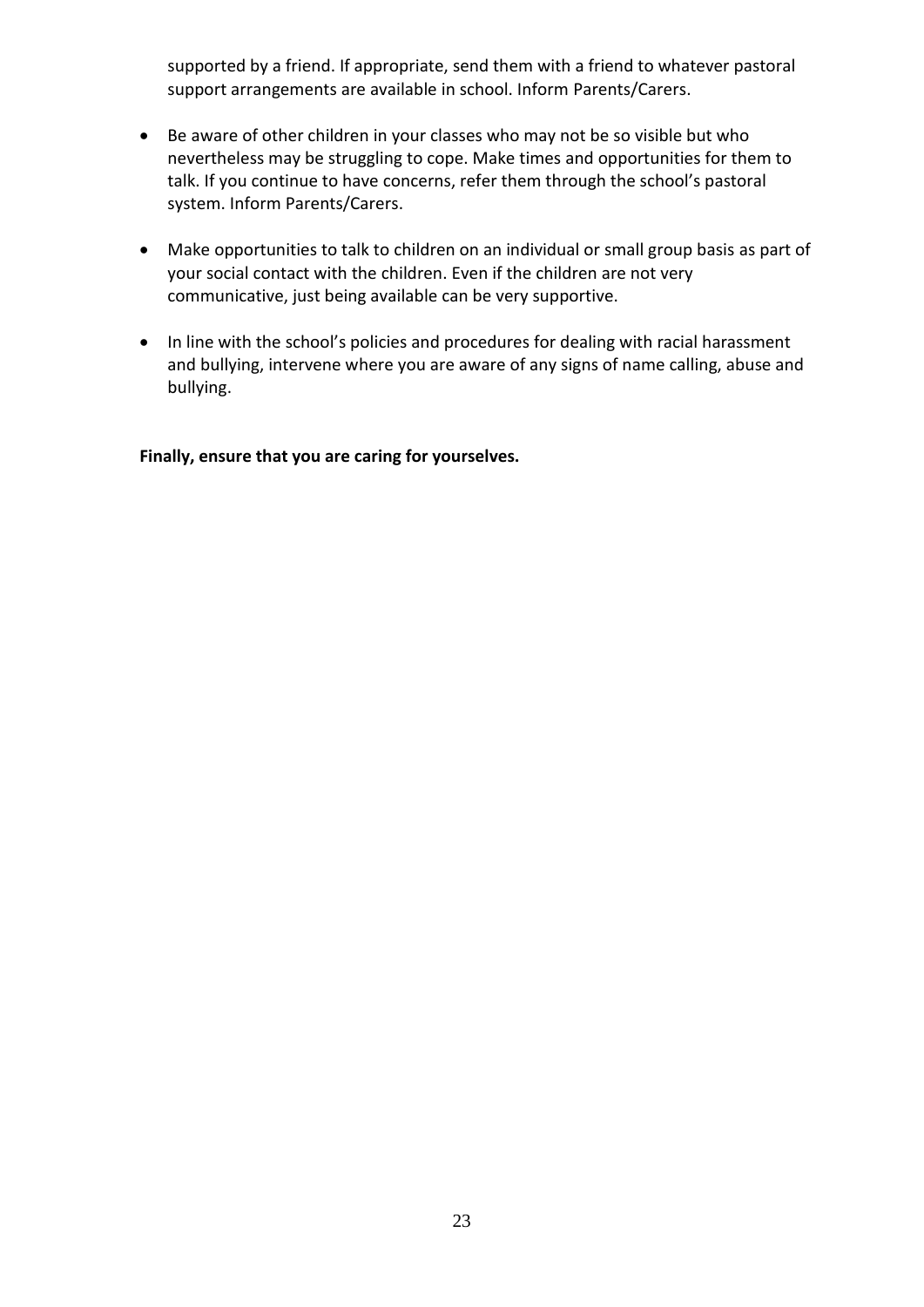A crisis may cause different reactions in different children in different ways. Some of the more common reactions include:

## **Physical:**

- Wetting / soiling 'accidents'
- Disturbed sleep, bad dreams, fatigue
- Lack of energy, listlessness
- Headaches, tummy aches, muscle aches
- Change in appetite/weight
- Lowered resistance to illness
- Alcohol/drug abuse

## **Cognitive:**

- Difficulties in concentrating, forgetfulness, increased distractibility
- Loss of previously acquired skills
- Deterioration in standards of work
- Being more accident prone
- Reduced interest in usual activities and interests
- Appearing preoccupied

## **Emotional/Behavioural:**

- Numbness
- Feeling of irritability, anger, aggressive behaviour
- Nervousness, jumpiness, panic feelings
- Raised levels of anxiety, fear of dark/confined spaces
- Feeling overwhelmed or confused
- Feeling insecure/clinging behaviour
- Regression to behaviour of a younger child
- Repetitive 'acting out' through play/drawing, etc.
- Crying spells
- Mood swings
- Apathy, hopelessness, depression
- Guilt
- Withdrawal from relationships
- Suicidal thoughts

Be alert to delayed reactions which may occur some time after the actual incident.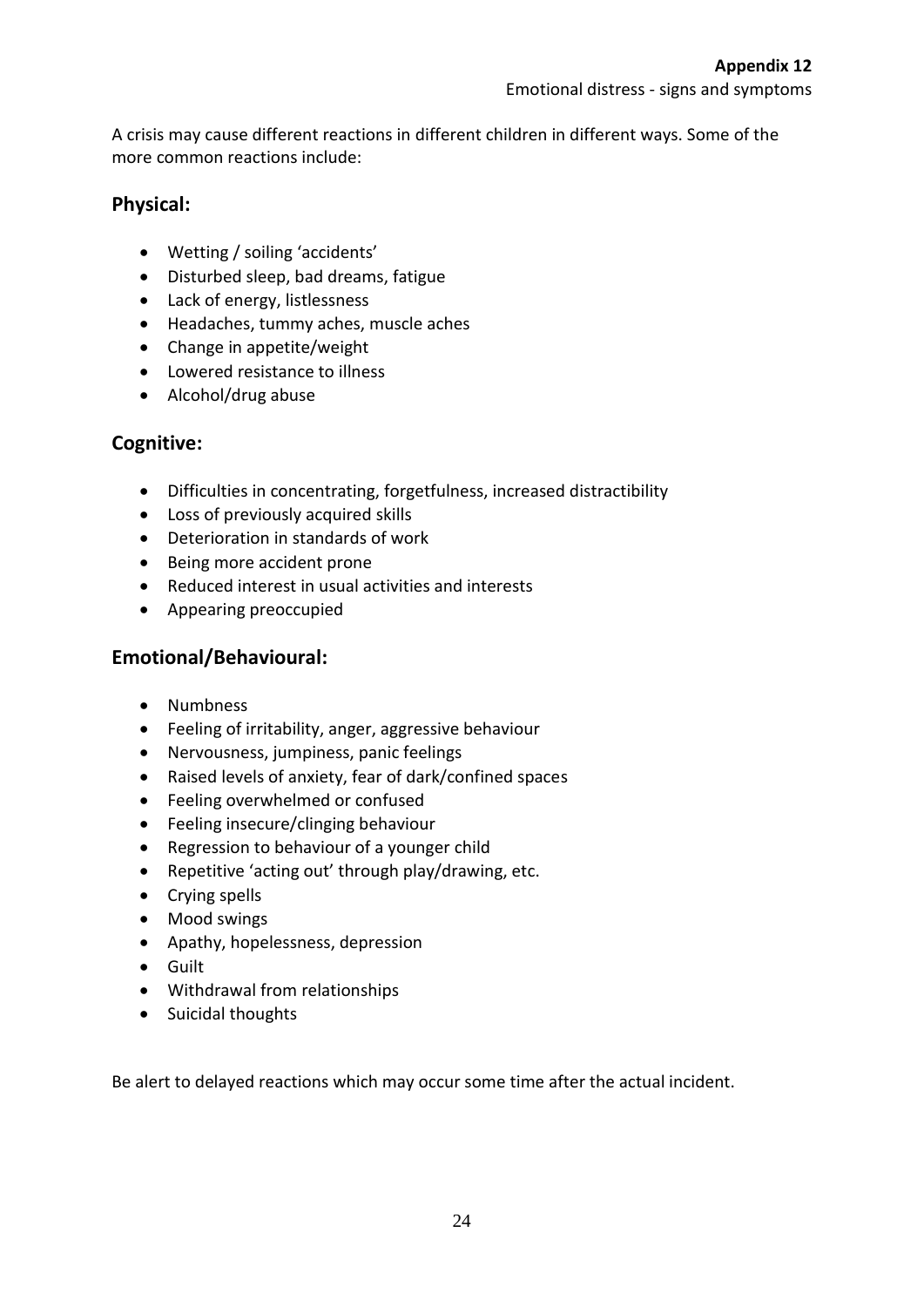## **When to refer on**

Where an individual is experiencing:

- persistent and intrusive thoughts, dreams or flashbacks to do with the distressing event;
- avoidance of features associated with the distressing event; and / or
- physical, cognitive, emotional/behavioural symptoms as noted above, for at least 1 month then serious consideration should be given to accessing specialist child mental health services. You will obviously want to discuss this with the family and referral can be made to Child and Adolescent Family Services by the family via their GP. Referral can also be made by the Educational Psychologist linked to the school or indeed by the school nurse or doctor.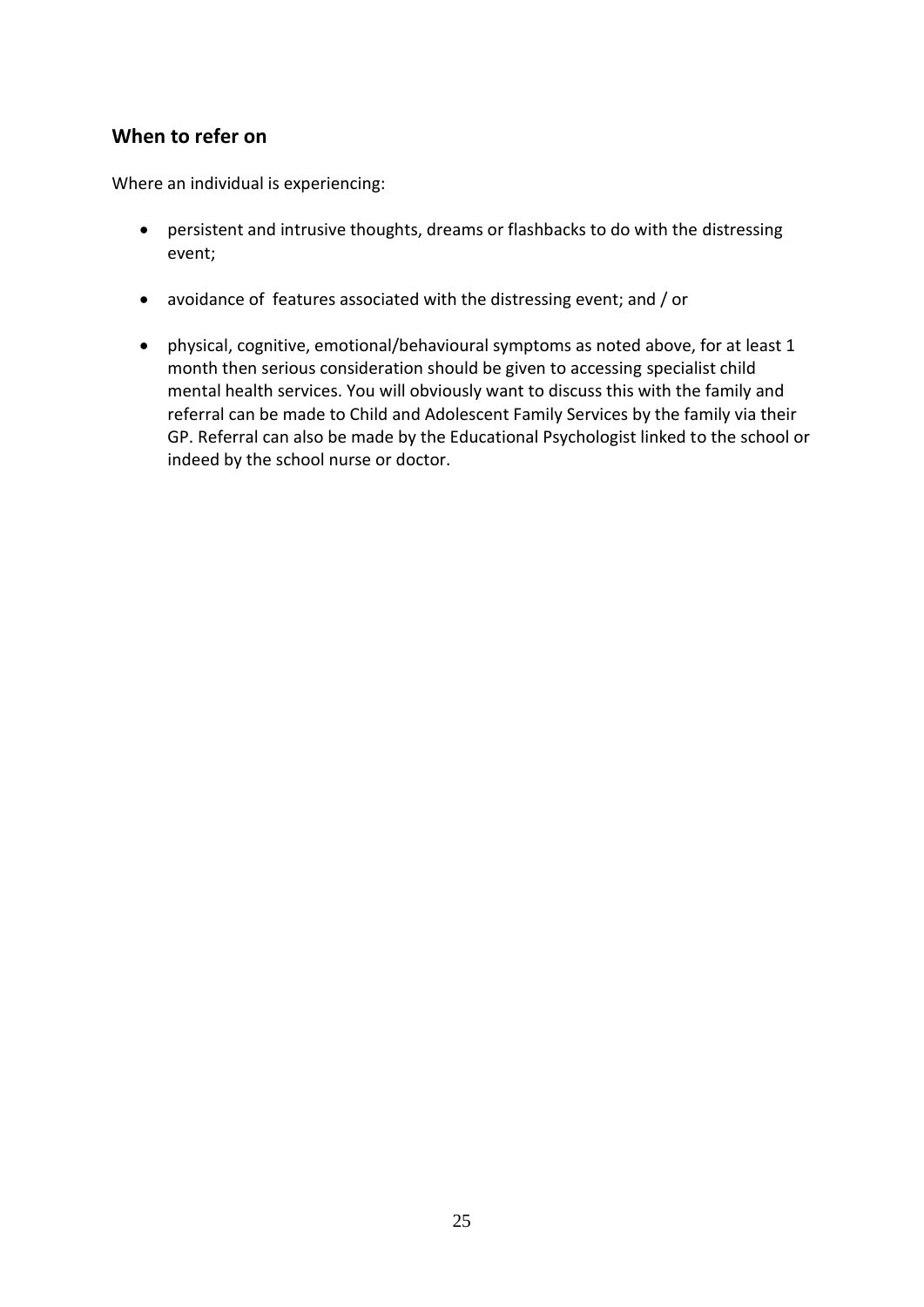| <b>School Name:</b>                                                                          | Date of Incident:                                               |
|----------------------------------------------------------------------------------------------|-----------------------------------------------------------------|
| <b>Brief Description of Incident</b>                                                         |                                                                 |
|                                                                                              |                                                                 |
| Emergency Planning contacted: Yes / No<br>Critical Incident Response Team involved: Yes / No | Incident deemed critical: Yes / No<br>Police involved: Yes / No |
| Key actions taken by school:                                                                 |                                                                 |
|                                                                                              |                                                                 |
| Description of any external support accessed:                                                |                                                                 |
|                                                                                              |                                                                 |
| What worked well:                                                                            |                                                                 |
|                                                                                              |                                                                 |
| What worked less well                                                                        |                                                                 |
|                                                                                              |                                                                 |
|                                                                                              |                                                                 |
| How could things have been done better:                                                      |                                                                 |
|                                                                                              |                                                                 |
| Comment on the school's critical incident plan:                                              |                                                                 |
|                                                                                              |                                                                 |
| Comment on the NCC guidance:                                                                 |                                                                 |
|                                                                                              |                                                                 |
| What actions will you take now:                                                              |                                                                 |
|                                                                                              |                                                                 |
|                                                                                              |                                                                 |

Person completing form:……………………..........................…….. Date:…………….............………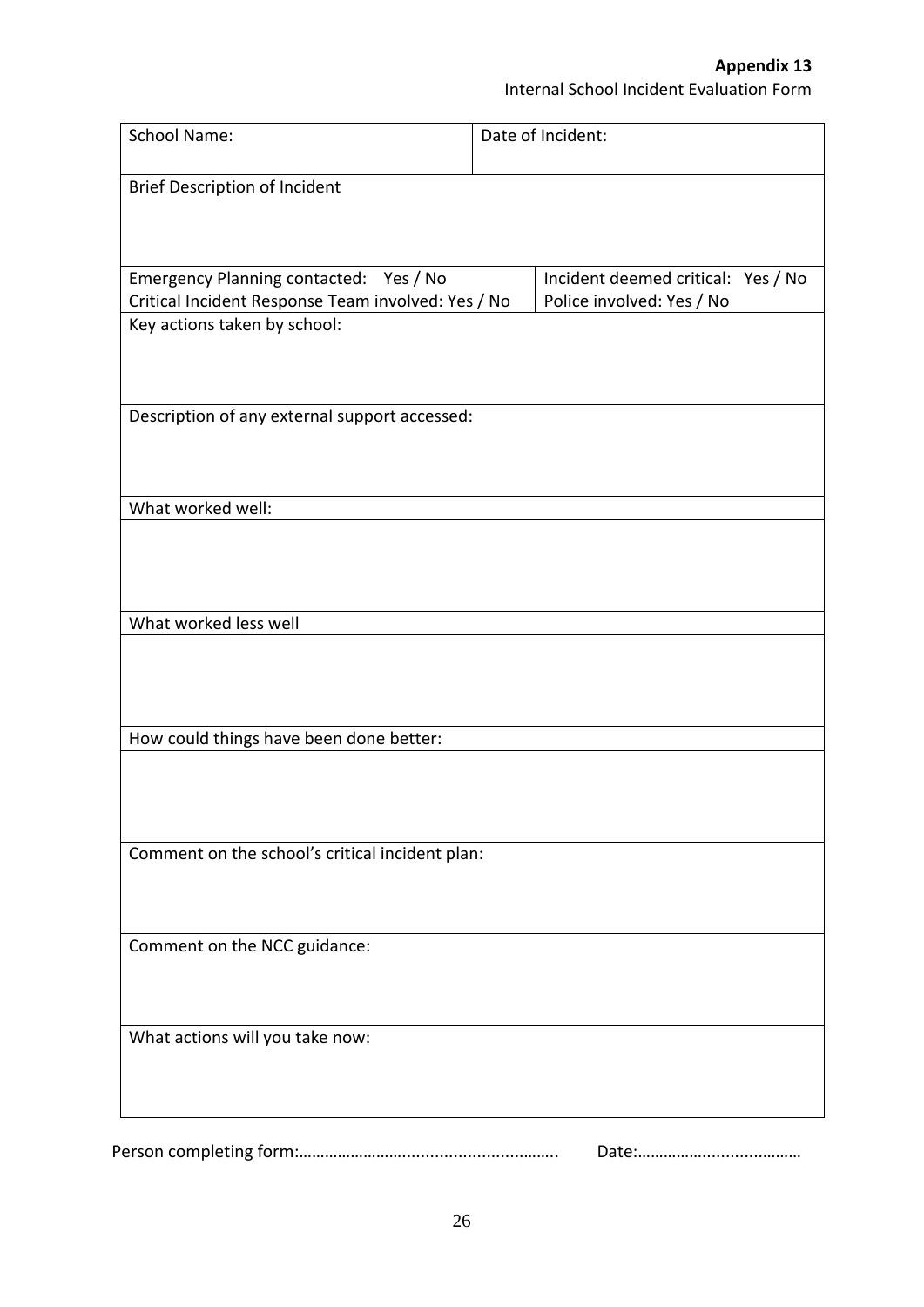| $\mathbf 1$ | Introductions                                                                                              |
|-------------|------------------------------------------------------------------------------------------------------------|
| 2           | Objectives                                                                                                 |
| 3           | Walk through the incident using the timeline - incident notification, response,<br>managed and stand down. |
| 4           | Review individual(s) / Organisations incident logs                                                         |
| 5           | Identify any problems / issues experienced and their causes                                                |
| 6           | Identify what went well and what did not                                                                   |
| 7           | Identify any actions to address any of the issues together with owners if<br>appropriate                   |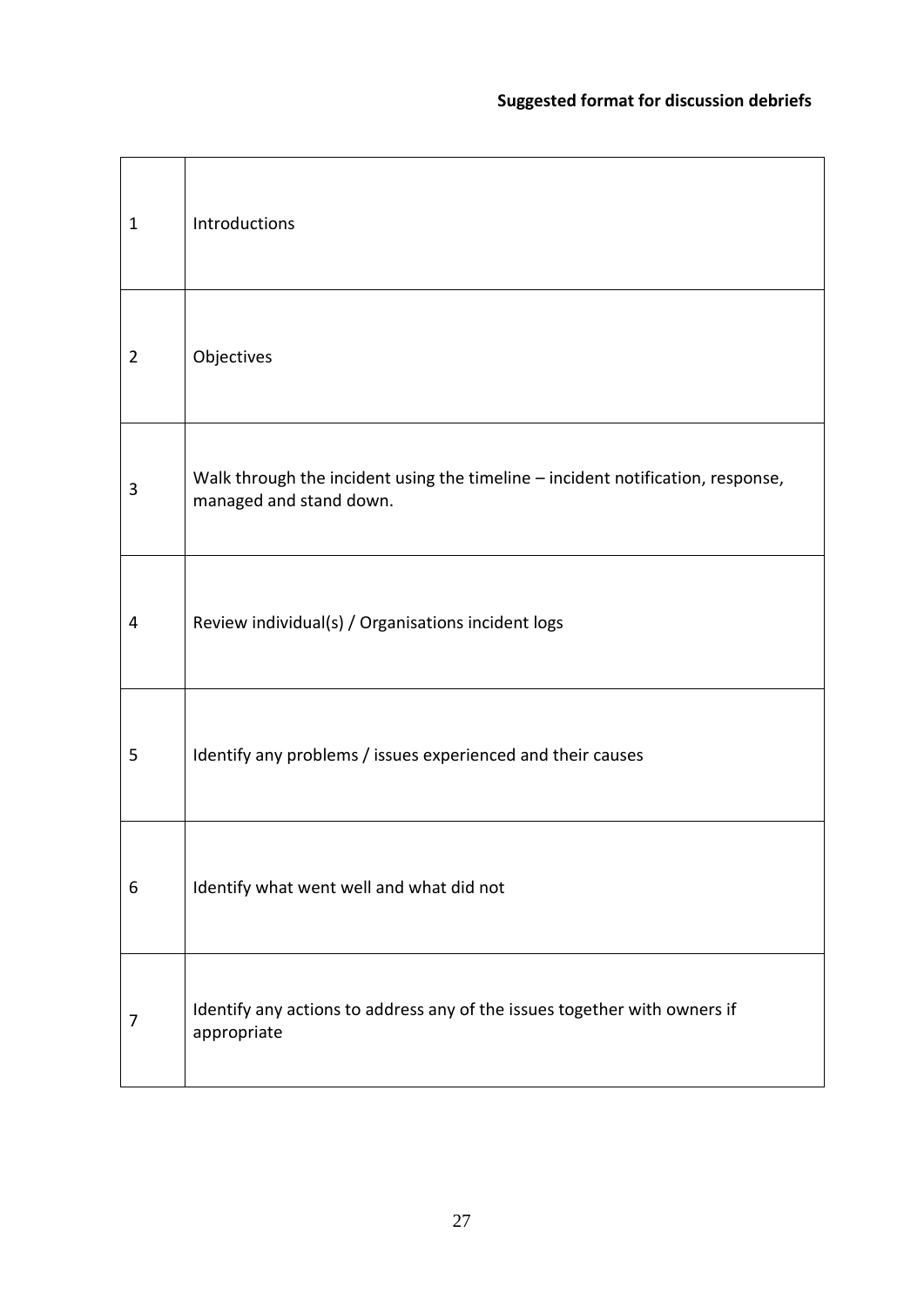#### **Debrief Preparation**

Please complete as honestly as you are willing to – your details are only for administrative purposes and will not be quoted in the final report

Name **Organisation** 

Contact details - phone number - e-mail

Name of Exercise/Incident:

Summary of what went well:

Summary of what did not go well:

What would you change if you were faced with the same situation again?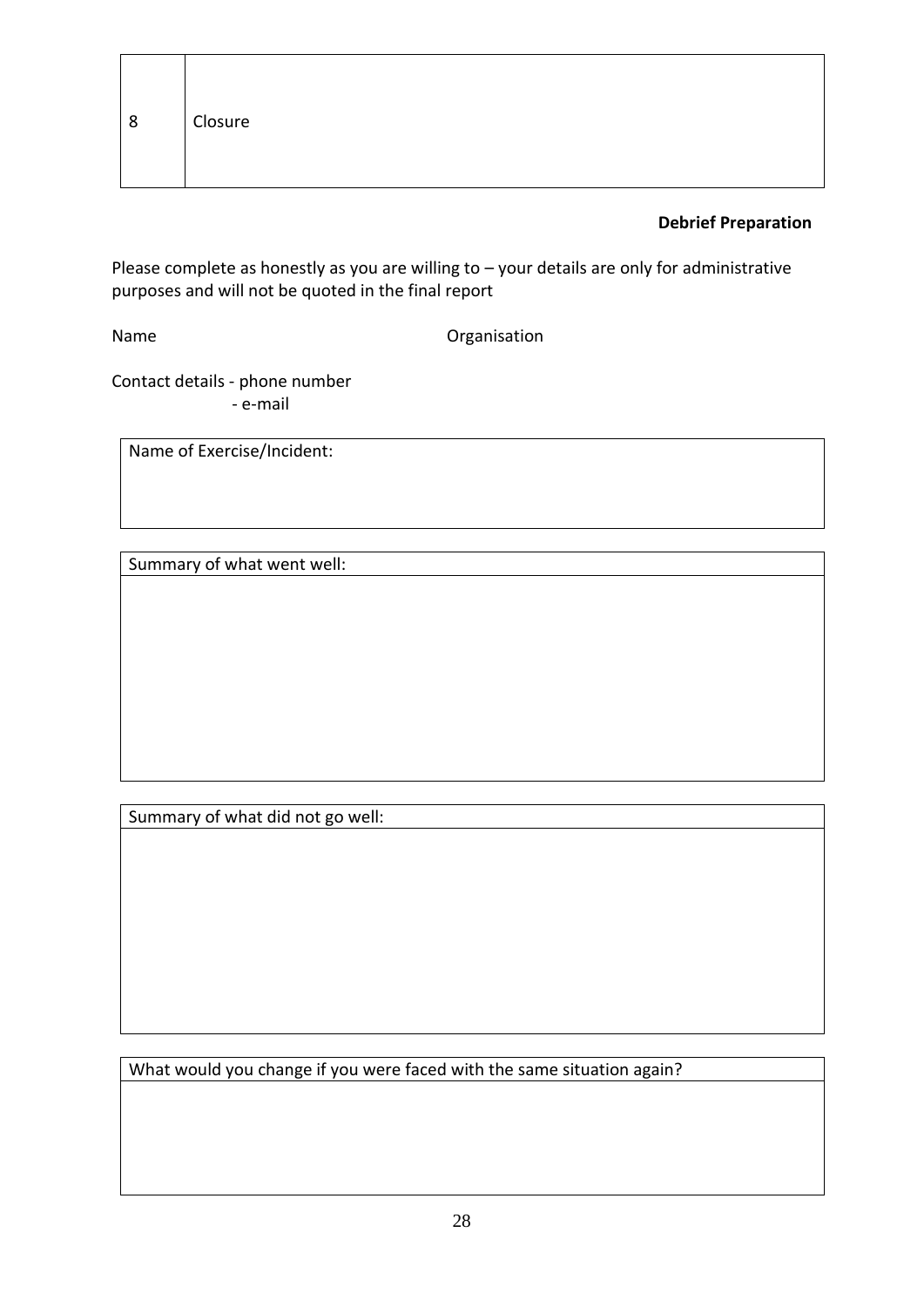## **Appendix 14 Recovery and Resumption Phase**

The purpose of the recovery and resumption phase is to resume 'business as usual' working practises for the School as quickly as possible. Where the impact of the incident is prolonged, 'normal' operations may need to be delivered under new circumstances eg from a different location.

|    | <b>ACTION</b>                                                                                                                                                                        | <b>FURTHER INFO/DETAILS</b>                                                                                                                                                                                                                                                                                                                                                                                                                                                                                                                    | <b>ACTIONED?</b> |
|----|--------------------------------------------------------------------------------------------------------------------------------------------------------------------------------------|------------------------------------------------------------------------------------------------------------------------------------------------------------------------------------------------------------------------------------------------------------------------------------------------------------------------------------------------------------------------------------------------------------------------------------------------------------------------------------------------------------------------------------------------|------------------|
|    |                                                                                                                                                                                      |                                                                                                                                                                                                                                                                                                                                                                                                                                                                                                                                                | (tick/cross as   |
|    |                                                                                                                                                                                      |                                                                                                                                                                                                                                                                                                                                                                                                                                                                                                                                                | appropriate)     |
| 1. | Agree and plan the actions<br>required to enable recovery and<br>resumption of normal working<br>practises                                                                           | Agreed actions will be detailed in an<br>action plan and set against timescales<br>with responsibility for completion<br>clearly indicated.                                                                                                                                                                                                                                                                                                                                                                                                    |                  |
| 2. | Respond to any ongoing and<br>long term support needs of Staff<br>and Students                                                                                                       | Depending on the nature of the<br>incident, the School Critical Incident<br>Team may need to consider the use of<br><b>Counselling Services (requested</b><br>through the Emergency Planning Duty<br>Officer)                                                                                                                                                                                                                                                                                                                                  |                  |
| 3. | Once recovery and resumption<br>actions are complete,<br>communicate the return to<br>'business as usual'.                                                                           | Ensure all staff are aware that the<br>critical incident plan is no longer in<br>effect.                                                                                                                                                                                                                                                                                                                                                                                                                                                       |                  |
| 4. | Carry out a 'debrief' of the<br>incident with Staff (and possibly<br>with Students).<br>Complete a report to document<br>opportunities for improvement<br>and any lessons identified | The incident de-brief report should be<br>reviewed by all members of the School<br>Critical Incident Team and in particular<br>looking at business continuity<br>arrangements to ensure key actions<br>resulting from the incident are<br>implemented within designated<br>timescales. Management Committee<br>may also have a role in monitoring<br>progress in completing agreed actions<br>to further develop the resilience of the<br>School. Use the Incident Evaluation<br>Form and documents (Appendix 13) to<br>support you with this. |                  |
| 5. | <b>Review this Critical Incidents</b><br>Plan in light of lessons learned                                                                                                            | Implement recommendations for<br>improvement and update this Plan.<br>Ensure any revised versions of the Plan                                                                                                                                                                                                                                                                                                                                                                                                                                  |                  |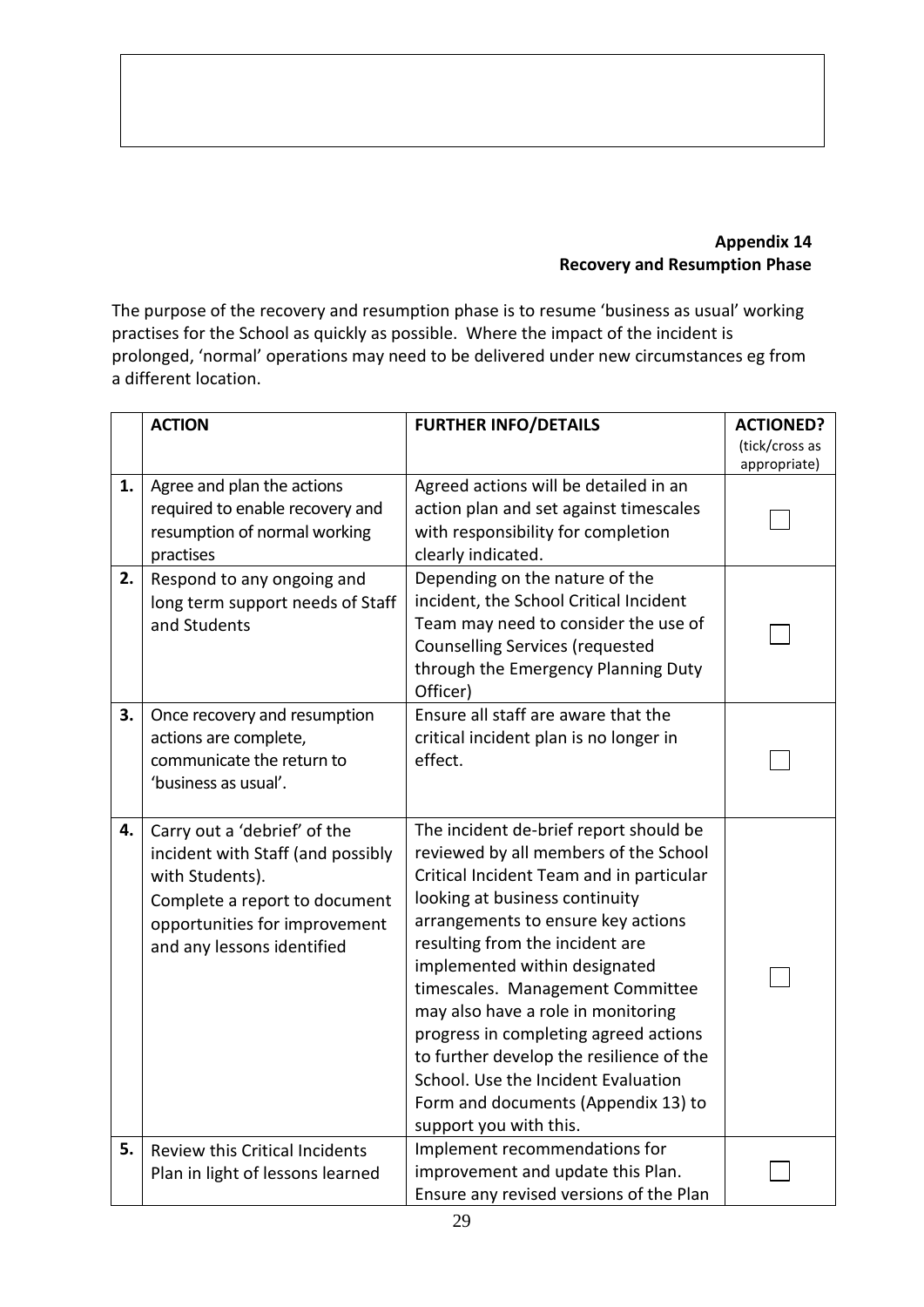| from incident and the response | is read by all members of the Critical |  |
|--------------------------------|----------------------------------------|--|
| to it                          | Incident Team                          |  |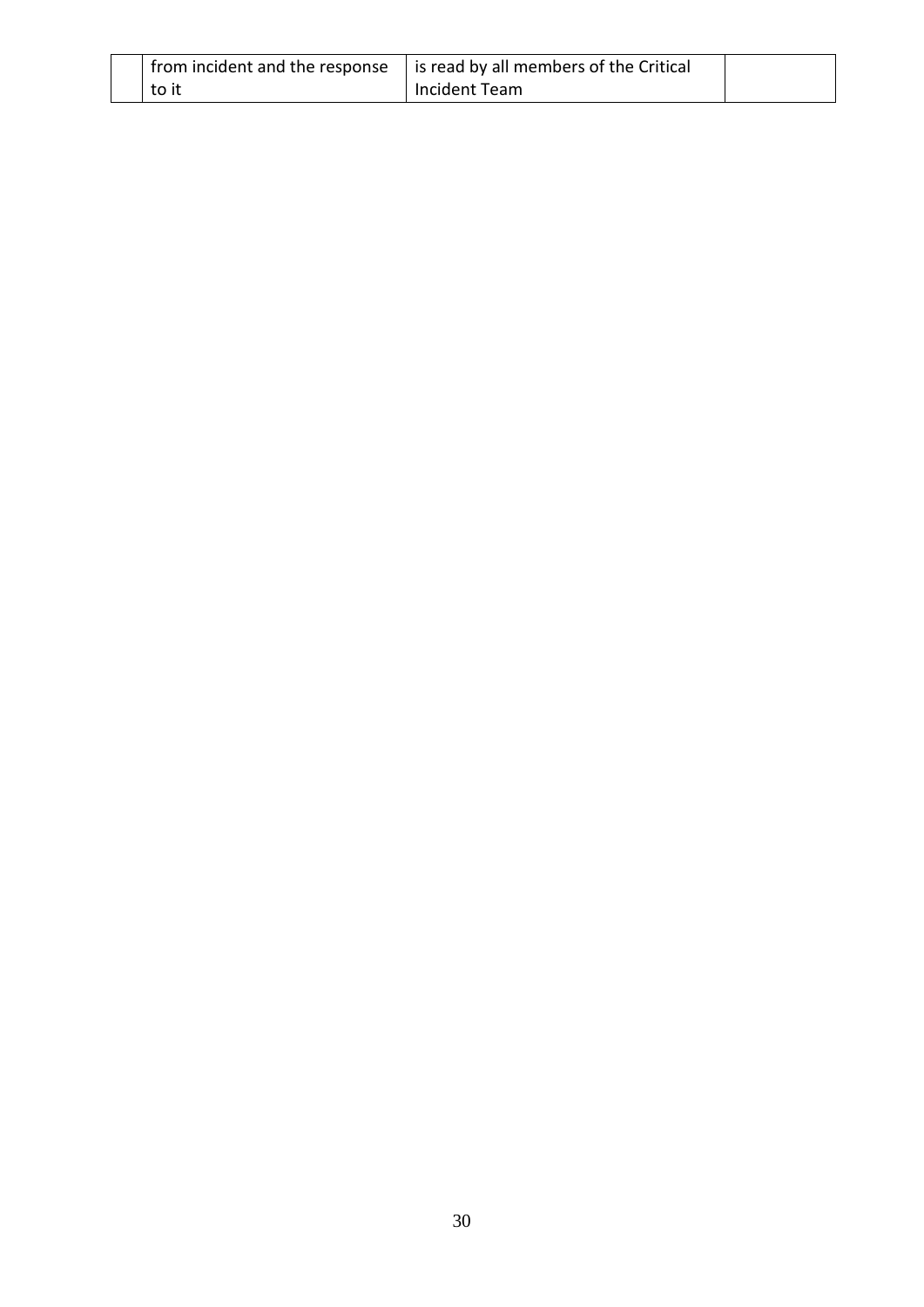| Role                                                                                | <b>Responsibility</b>                                                                                                                                                                                                                                                                                                                                                                                                                                                                                                                                                                                                | <b>Possible</b><br><b>Candidates</b>                                                                       | <b>Name</b> | <b>Contact</b><br>Number(s) |
|-------------------------------------------------------------------------------------|----------------------------------------------------------------------------------------------------------------------------------------------------------------------------------------------------------------------------------------------------------------------------------------------------------------------------------------------------------------------------------------------------------------------------------------------------------------------------------------------------------------------------------------------------------------------------------------------------------------------|------------------------------------------------------------------------------------------------------------|-------------|-----------------------------|
|                                                                                     |                                                                                                                                                                                                                                                                                                                                                                                                                                                                                                                                                                                                                      |                                                                                                            |             |                             |
| <b>INCIDENT MANAGER</b>                                                             | <b>Contacts Emergency Officer</b><br>$\bullet$<br>at LA.<br>Acts as or appoints schools<br>single point of contact<br>Consider the need to alert<br>other colleagues and<br>external agencies.<br>Establish a Critical Incident<br>Management Team.<br>Collate all relevant<br>information relating to the<br>emergency.<br>Co-ordinate the emergency<br>response strategy for the<br>school, liaising with<br>relevant services, NCC and<br>Management Committee as<br>appropriate.<br>Monitor the emergency<br>response.<br>Provide regular staff / team<br>briefings.<br>Authorise any additional<br>expenditure. | Headteacher<br>Chair of<br>Management<br>Committee<br>Senior<br>Leadership<br>Team<br>Member               |             |                             |
| <b>DEPUTY INCIDENT</b><br><b>MANAGER</b><br><b>PARENT LIAISON</b><br><b>OFFICER</b> | Assists Incident Manager.<br>$\bullet$<br>Co-ordinates and manages<br>staff in the Incident<br>Management Team.<br>Monitors staff welfare and<br>organises staff roster.<br>Co-ordinates evacuation, if<br>necessary.<br>Liaises with the Emergency<br>Services and other<br>organisations as necessary.<br>Advises Parents/Carers and<br>provides information.                                                                                                                                                                                                                                                      | Vice Chair of<br>Management<br>Committee<br>Senior<br>Leadership<br>Team<br>Member<br>Senior<br>Leadership |             |                             |
|                                                                                     | Provides point of contact.<br>Arranges on-site co-<br>ordination of visiting<br>Parents/Carers.<br>Maintains regular contact<br>with Parents/Carers where<br>appropriate.                                                                                                                                                                                                                                                                                                                                                                                                                                            | Team<br>Member<br>Management<br>Committee<br>member                                                        |             |                             |
| <b>ADMINISTRATORS</b>                                                               | Operate telephone lines.<br>$\bullet$<br>Help collate information.                                                                                                                                                                                                                                                                                                                                                                                                                                                                                                                                                   | Office<br>Manager                                                                                          |             |                             |